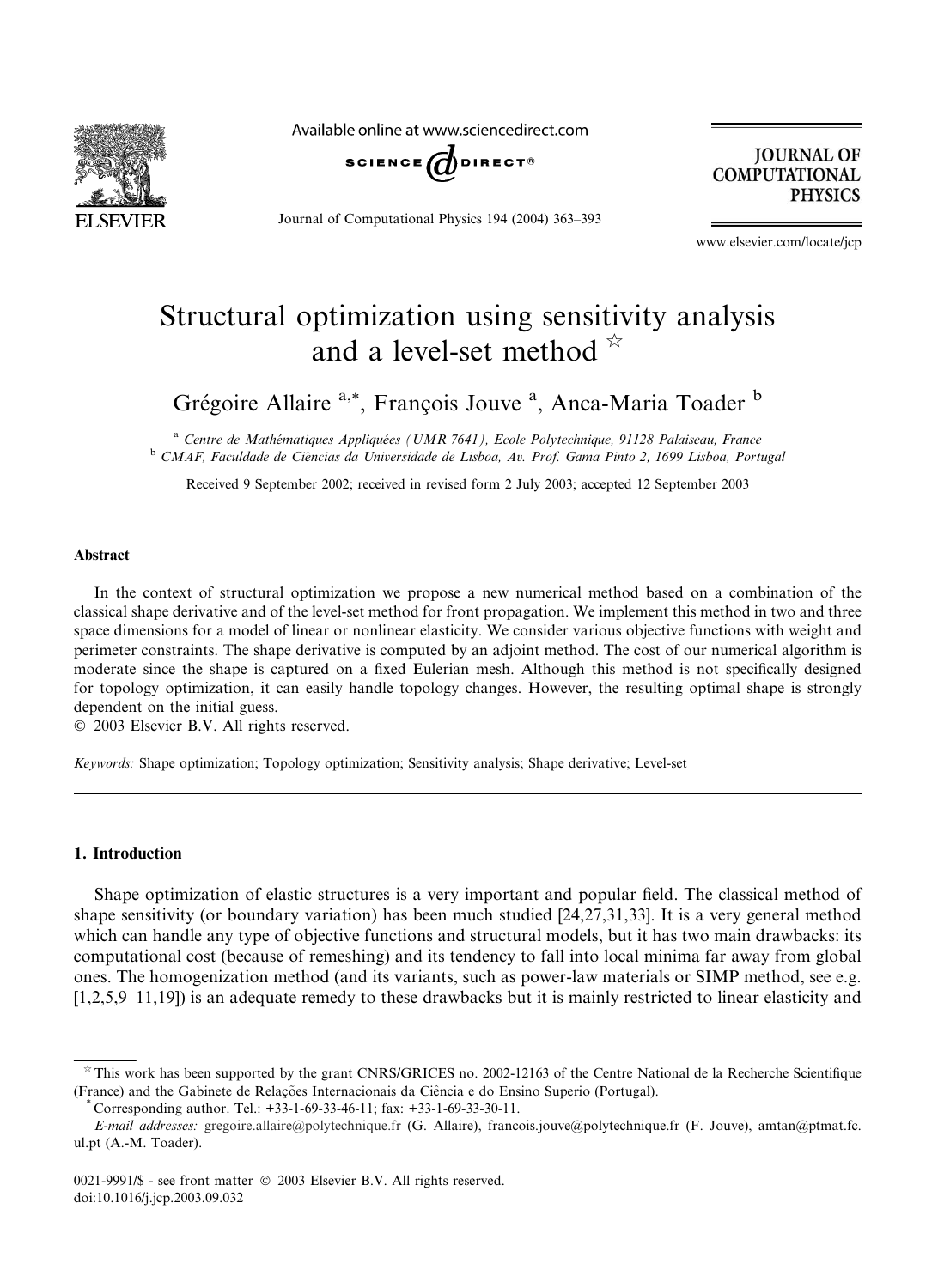particular objective functions (compliance, eigenfrequency, or compliant mechanism). Recently yet another method appeared in [25,29] based on the level-set method which has been devised by Osher and Sethian [26,28] for numerically tracking fronts and free boundaries. The level-set method is versatile and computationally very efficient: it is by now a classical tool in many fields such as motion by mean curvature, fluid mechanics, image processing, etc.

The work [25] studied a two-phase optimization of a membrane (modeled by a linear scalar partial differential equation), i.e. the free boundary was the interface between two constituents occupying a given domain. It combined the level-set method with the shape sensitivity analysis framework. On the other hand, the work [29] focused on structural optimization within the context of two-dimensional linear elasticity. The shape of the structure was the free boundary which was captured on a fixed mesh using the immersed interface method. However, [29] did not rely on shape sensitivity analysis: rather the structural rigidity was improved by using an ad hoc criteria based on the Von Mises equivalent stress. Another relevant reference is [12] which proposed a phase-field model (close to the level-set method) for structural optimization.

In this paper we generalize these two previous works in many aspects. We propose a systematic implementation of the level-set method where the front velocity is derived from a shape sensitivity analysis. We investigate different objective functions in two and three space dimensions: compliance (rigidity), least square deviation from a target (compliant mechanism), design dependent loads (pressure loads). Other objective functions like eigenfrequencies, multiple loads and minimal stress will be addressed in another paper. We focus on shape optimization rather than two-phase optimization, and we replace the immersed interface method by the simpler ''ersatz material'' approach which amounts to fill the holes by a weak phase. This is a well-known approach in topology optimization which can be rigorously justified in some cases [1]. We also consider the case of a nonlinear elasticity model. For all such problems we compute a shape derivative by using an adjoint problem. Then, the shape derivative is used as the normal velocity of the free boundary which is moved during the optimization process. Front propagation is performed by solving a Hamilton–Jacobi equation for a level-set function. We study the effect of first-order or secondorder discretization and of reinitialization in the numerical convergence toward an optimal shape. We also investigate the strong dependence of the computed optimal shape on the initial design. Our results were announced in [4]. Related results have been independently obtained in [34].

#### 2. Setting of the problem

We start by describing a model problem in linearized elasticity. There is no conceptual difficulty in choosing another model, and in particular Section 8 deals with a nonlinear elasticity problem. Let  $\Omega \subset \mathbb{R}^d$  $(d = 2 \text{ or } 3)$  be a bounded open set occupied by a linear isotropic elastic material with Hooke's law A. Recall that, for any symmetric matrix  $\xi$ , A is defined by

$$
A\xi = 2\mu\xi + \lambda(\operatorname{Tr}\xi)\operatorname{Id},
$$

where  $\mu$  and  $\lambda$  are the Lame moduli of the material. The boundary of  $\Omega$  is made of two disjoint parts

$$
\partial \Omega = \Gamma_{\rm N} \cup \Gamma_{\rm D},\tag{1}
$$

with Dirichlet boundary conditions on  $\Gamma_{\text{D}}$ , and Neumann boundary conditions on  $\Gamma_{\text{N}}$ . The two boundary parts  $\Gamma_{\rm D}$  and  $\Gamma_{\rm N}$  are allowed to vary in the optimization process, although it is possible to fix some portion of it (see the numerical examples below).

We denote by f the vector-valued function of the volume forces and by g that of the surface loads. The displacement field  $u$  in  $\Omega$  is the solution of the linearized elasticity system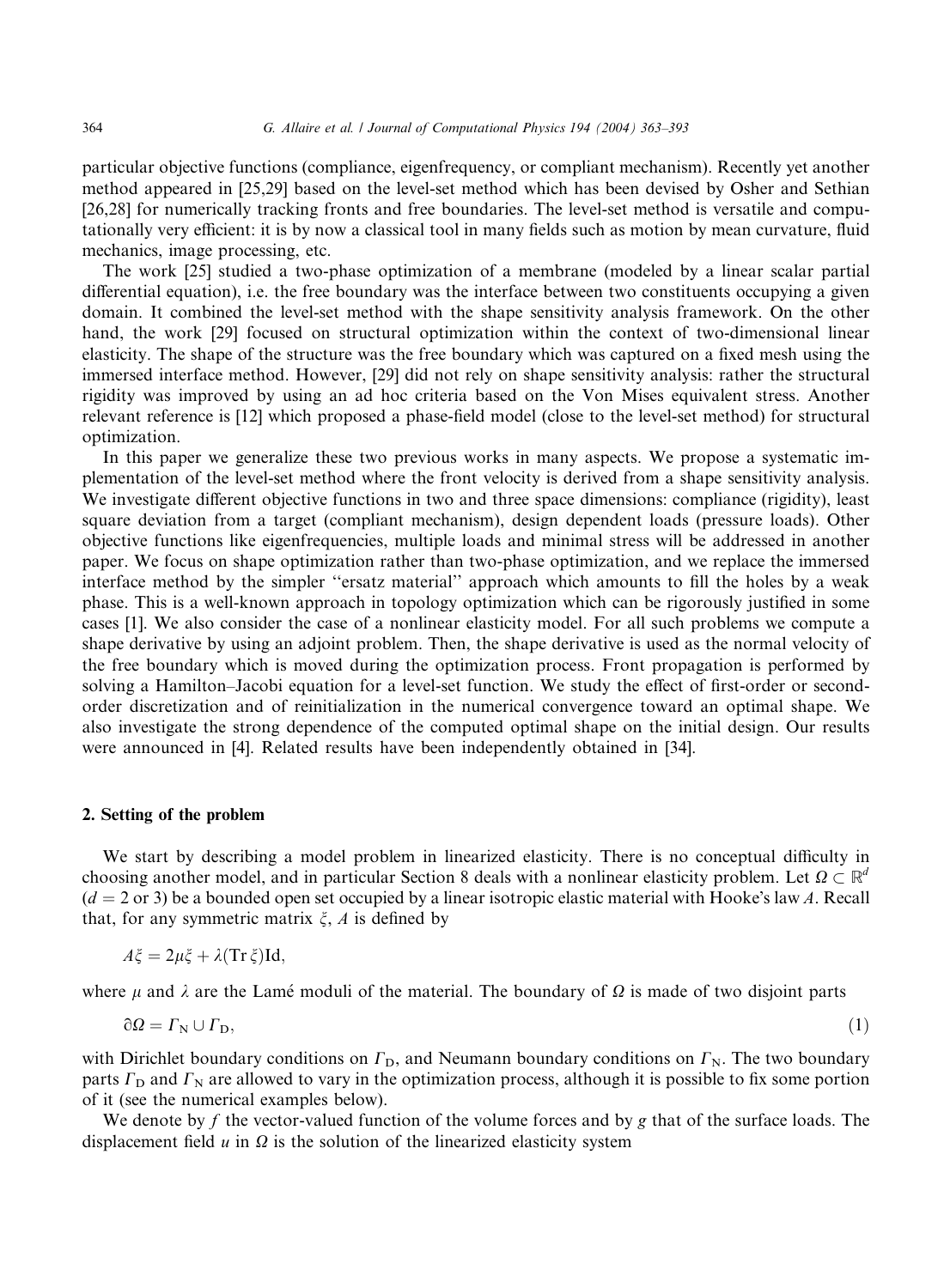$$
\begin{cases}\n-\text{div}(Ae(u)) = f & \text{in } \Omega, \\
u = 0 & \text{on } \Gamma_{D}, \\
(Ae(u))n = g & \text{on } \Gamma_{N}.\n\end{cases}
$$
\n(2)

Since  $\Omega$  is varying during the optimization process, f and g must be known for all possible configurations of  $\Omega$ . We therefore introduce a working domain D (a bounded open set of  $\mathbb{R}^d$ ) which contains all admissible shapes  $\Omega$ .

To give a precise mathematical meaning to (2), we choose  $f \in L^2(D)^d$  and  $g \in H^1(D)^d$  and we assume that  $\Gamma_{\text{D}} \neq \emptyset$  (otherwise we should impose an equilibrium condition on f and g). In such a case it is well known that (2) admits a unique solution in  $H^1(\Omega)^d$ .

The objective function is denoted by  $J(\Omega)$ . In this paper, we shall mostly focus on two possible choices of  $J$  (these are merely examples, and much more freedom is allowed). A first classical choice is the compliance (the work done by the load)

$$
J_1(\Omega) = \int_{\Omega} f \cdot u \, dx + \int_{\Gamma_N} g \cdot u \, ds = \int_{\Omega} A e(u) \cdot e(u) dx, \tag{3}
$$

which is very common in rigidity maximization. A second choice is a least square error compared to a target displacement

$$
J_2(\Omega) = \left(\int_{\Omega} k(x)|u - u_0|^{\alpha} dx\right)^{1/\alpha},\tag{4}
$$

which is a useful criterion for the design of compliant mechanisms [3,30]. We assume  $\alpha \geq 2$ ,  $u_0 \in L^{\alpha}(D)$  and  $k \in L^{\infty}(D)$ , a non-negative given weighting factor. In both formulas (3) and (4),  $u = u(\Omega)$  is the solution of (2). We define a set of admissible shapes that must be open sets contained in the working domain D and of fixed volume V

$$
\mathcal{U}_{\text{ad}} = \{ \Omega \subset D \text{ such that } |\Omega| = V \}. \tag{5}
$$

Our model problem of shape optimization is

$$
\inf_{\Omega \in \mathcal{U}_{\text{ad}}} J(\Omega). \tag{6}
$$

It is well known that the minimization problem (6) is usually not well posed on the set of admissible shapes defined by (5) (i.e. it has no solution). In order to obtain existence of optimal shapes some smoothness or geometrical or topological constraints are required. For example, a variant of (6) with a perimeter constraint turns out to be a well-posed problem [7]. The perimeter  $P(\Omega)$  of an open set  $\Omega$  is defined as the  $(d-1)$ -dimensional Hausdorff measure of its boundary  $\partial\Omega$ , i.e.  $P(\Omega) = \mathcal{H}^{d-1}(\partial\Omega)$ , which reduces to  $P(\Omega) = \int_{\partial \Omega} ds$  for smooth domains. Then, if  $\ell > 0$  is a positive Lagrange multiplier, the minimization problem

$$
\inf_{\Omega \in \mathcal{U}_{\text{ad}}} (J(\Omega) + \ell P(\Omega)) \tag{7}
$$

admits at least one optimal solution. There are other regularized variants of (6) which are well-posed and we refer to [15,18] for such existence theories. Note that, even if existence is not an issue of the present paper, we shall work with a smoother subset of (5) in order to define properly a notion of shape derivative.

Remark 1. We described our shape optimization problem with a single state equation, i.e. the shape is optimized for a single set of loads. Our approach can easily be generalized to the more meaningful case of shape optimization for multiple loads.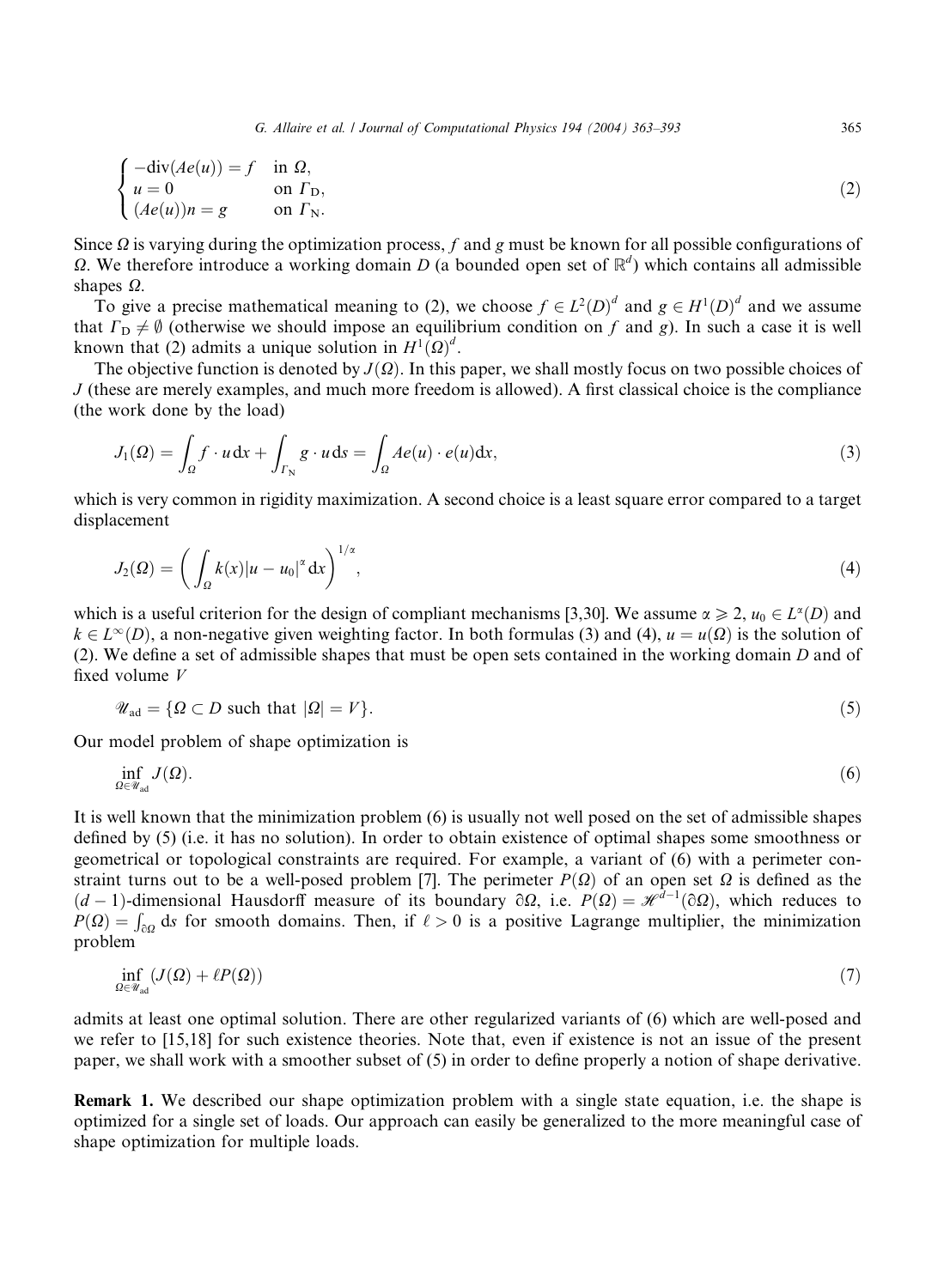# 3. Shape derivative

In order to apply a gradient method to the minimization of (6) we recall a classical notion of shape derivative. This notion goes back, at least, to Hadamard, and many have contributed to its development (see e.g. the reference books [27,33]). Here, we follow the approach of Murat and Simon [24,31]. Starting from a smooth reference open set  $\Omega$ , we consider domains of the type

$$
\Omega_{\theta} = (\mathrm{Id} + \theta)(\Omega),
$$

with  $\theta \in W^{1,\infty}(\mathbb{R}^d, \mathbb{R}^d)$ . It is well known that, for sufficiently small  $\theta$ ,  $(\mathrm{Id} + \theta)$  is a diffeomorphism in  $\mathbb{R}^d$ .

**Definition 2.** The shape derivative of  $J(\Omega)$  at  $\Omega$  is defined as the Fréchet derivative in  $W^{1,\infty}(\mathbb{R}^d, \mathbb{R}^d)$  at 0 of the application  $\theta \rightarrow J((\mathrm{Id} + \theta)(\Omega))$ , i.e.

$$
J((\mathrm{Id} + \theta)(\Omega)) = J(\Omega) + J'(\Omega)(\theta) + o(\theta) \quad \text{with } \lim_{\theta \to 0} \frac{|o(\theta)|}{\|\theta\|} = 0,
$$

where  $J'(\Omega)$  is a continuous linear form on  $W^{1,\infty}(\mathbb{R}^d, \mathbb{R}^d)$ .

A classical result states that the directional derivative  $J'(\Omega)(\theta)$  depends only on the normal trace  $\theta \cdot n$  on the boundary  $\partial\Omega$ .

**Lemma 3.** Let  $\Omega$  be a smooth bounded open set and  $J(\Omega)$  a differentiable function at  $\Omega$ . Its derivative satisfies

$$
J'(\Omega)(\theta_1) = J'(\Omega)(\theta_2)
$$

if  $\theta_1, \theta_2 \in W^{1,\infty}(\mathbb{R}^d; \mathbb{R}^d)$  are such that  $\theta_2 - \theta_1 \in \mathscr{C}^1(\mathbb{R}^d; \mathbb{R}^d)$  and  $\theta_1 \cdot n = \theta_2 \cdot n$  on  $\partial \Omega$ .

We give two examples of shape derivative that will be useful in the sequel.

**Lemma 4.** Let  $\Omega$  be a smooth bounded open set and  $\phi(x) \in W^{1,1}(\mathbb{R}^d)$ . Define

$$
J(\Omega) = \int_{\Omega} \phi(x) \mathrm{d}x.
$$

Then J is differentiable at  $\Omega$  and

$$
J'(\Omega)(\theta) = \int_{\Omega} \text{div}(\theta(x)\phi(x))dx = \int_{\partial\Omega} \theta(x) \cdot n(x)\phi(x)dx
$$

for any  $\theta \in W^{1,\infty}(\mathbb{R}^d;\mathbb{R}^d)$ .

**Lemma 5.** Let  $\Omega$  be a smooth bounded open set and  $\phi(x) \in W^{2,1}(\mathbb{R}^d)$ . Define

$$
J(\Omega) = \int_{\partial \Omega} \phi(x) \mathrm{d}s.
$$

Then  $J$  is differentiable at  $\Omega$  and

$$
J'(\Omega)(\theta) = \int_{\partial\Omega} \theta \cdot n \left( \frac{\partial \phi}{\partial n} + H\phi \right) ds,
$$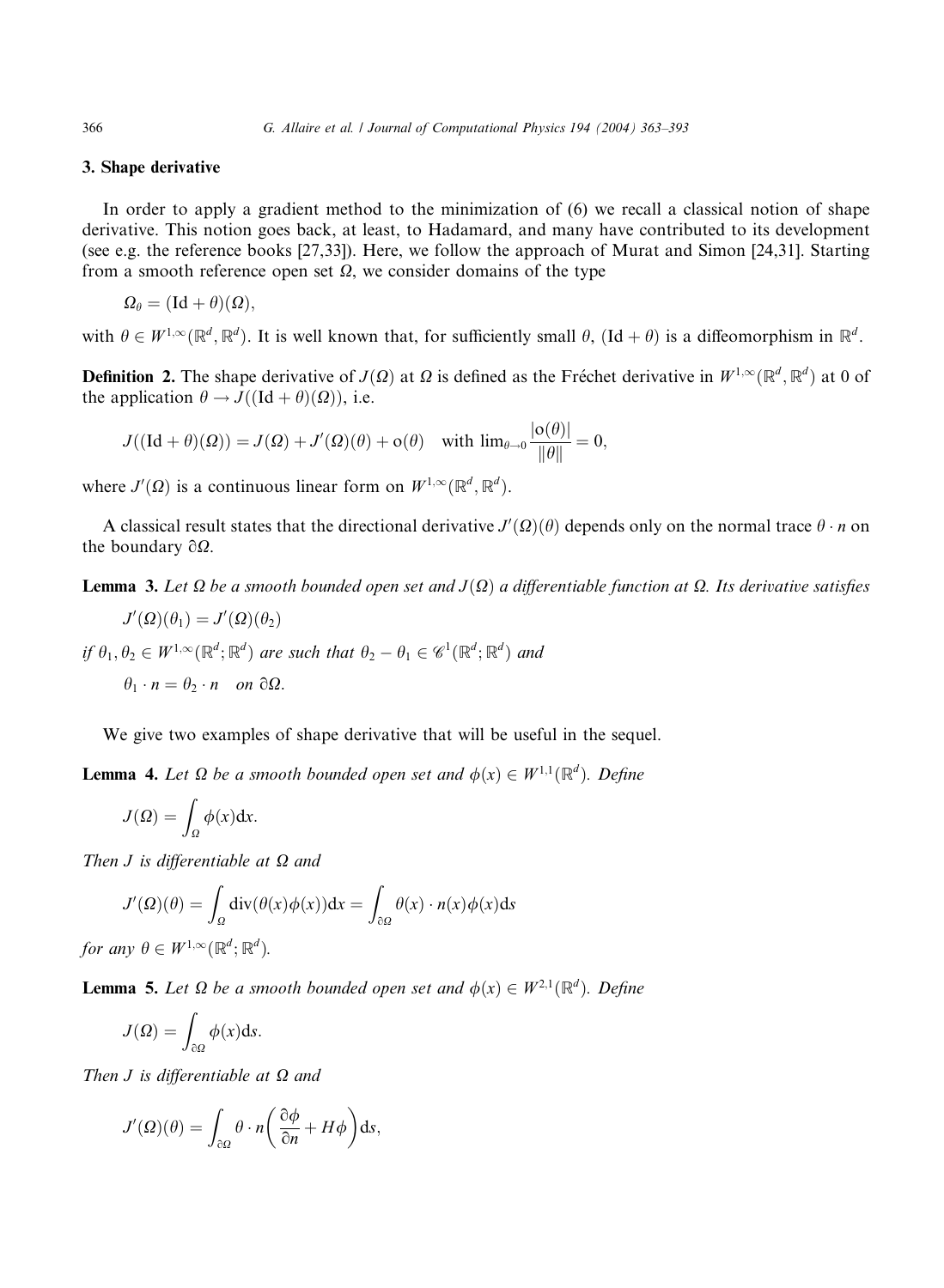for any  $\theta\in W^{1,\infty}(\R^d;\R^d)$ , where H is the mean curvature of  $\partial\Omega$  defined by  $H=$   $\dim$  . Furthermore, this result still holds true if one replaces  $\partial\Omega$  by  $\Gamma$ , a smooth open subset of  $\partial\Omega$ , and assumes that  $\phi = 0$  on the surface  $boundary$   $\partial\Gamma$ .

Remark 6. In particular Lemma 4 is useful in order to compute the shape derivative of a volume constraint  $V(\Omega) = C$ . Indeed, we have

$$
V(\Omega) = \int_{\Omega} dx \text{ and } V'(\Omega)(\theta) = \int_{\partial\Omega} \theta(x) \cdot n(x) ds.
$$

Similarly, Lemma 5 is useful in order to compute the shape derivative of a perimeter constraint  $P(\Omega) = C$ . Indeed, we have

$$
P(\Omega) = \int_{\partial \Omega} ds
$$
 and  $P'(\Omega)(\theta) = \int_{\partial \Omega} \theta(x) \cdot n(x) H ds.$ 

**Theorem 7.** Let  $\Omega$  be a smooth bounded open set and  $\theta \in W^{1,\infty}(\mathbb{R}^d;\mathbb{R}^d)$ . Assume that the data f and g as well as the solution u of (2) are smooth, say  $f \in H^1(\Omega)^d$ ,  $g \in H^2(\Omega)^d$ ,  $u \in H^2(\Omega)^d$ . The shape derivative of (3) is

$$
J_1'(\Omega)(\theta) = \int_{\Gamma_\mathcal{N}} \left( 2 \left[ \frac{\partial (g \cdot u)}{\partial n} + H g \cdot u + f \cdot u \right] - A e(u) \cdot e(u) \right) \theta \cdot n \, ds + \int_{\Gamma_\mathcal{D}} A e(u) \cdot e(u) \theta \cdot n \, ds. \tag{8}
$$

The shape derivative of  $(4)$  is

$$
J'_{2}(\Omega)(\theta) = \int_{\Gamma_{\rm N}} \left( \frac{C_{0}}{\alpha} k |u - u_{0}|^{2} + Ae(p) \cdot e(u) - f \cdot p - \frac{\partial(g \cdot p)}{\partial n} - Hg \cdot p \right) \theta \cdot n \, ds
$$

$$
+ \int_{\Gamma_{\rm D}} \left( \frac{C_{0}}{\alpha} k |u - u_{0}|^{2} - Ae(u) \cdot e(p) \right) \theta \cdot n \, ds,
$$
(9)

where p is the adjoint state, assumed to be smooth, i.e.  $p \in H^2(\Omega)^d$ , defined as the solution of

:

$$
\begin{cases}\n-\text{div}(Ae(p)) = -C_0k(x)|u - u_0|^{\alpha - 2}(u - u_0) & \text{in } \Omega, \\
p = 0 & \text{on } \Gamma_D, \\
(Ae(p))n = 0 & \text{on } \Gamma_N,\n\end{cases}
$$
\n(10)

where  $C_0$  is a constant given by

$$
C_0 = \left( \int_{\Omega} k(x) |u(x) - u_0(x)|^{\alpha} dx \right)^{1/\alpha - 1}
$$

Remark 8. There is no adjoint state involved in (8). Indeed the minimization of (3) is a self-adjoint problem which turns out to be easier to solve than (4).

Proof. Although Theorem 7 is a classical result [24,27,31,33] we briefly sketch its proof for the sake of completeness. To simplify we give a short, albeit formal, proof due to Cea [17]. We consider a general objective function

$$
J(\Omega) = \int_{\Omega} j(x, u(x)) \mathrm{d}x + \int_{\partial \Omega} l(x, u(x)) \mathrm{d}s,
$$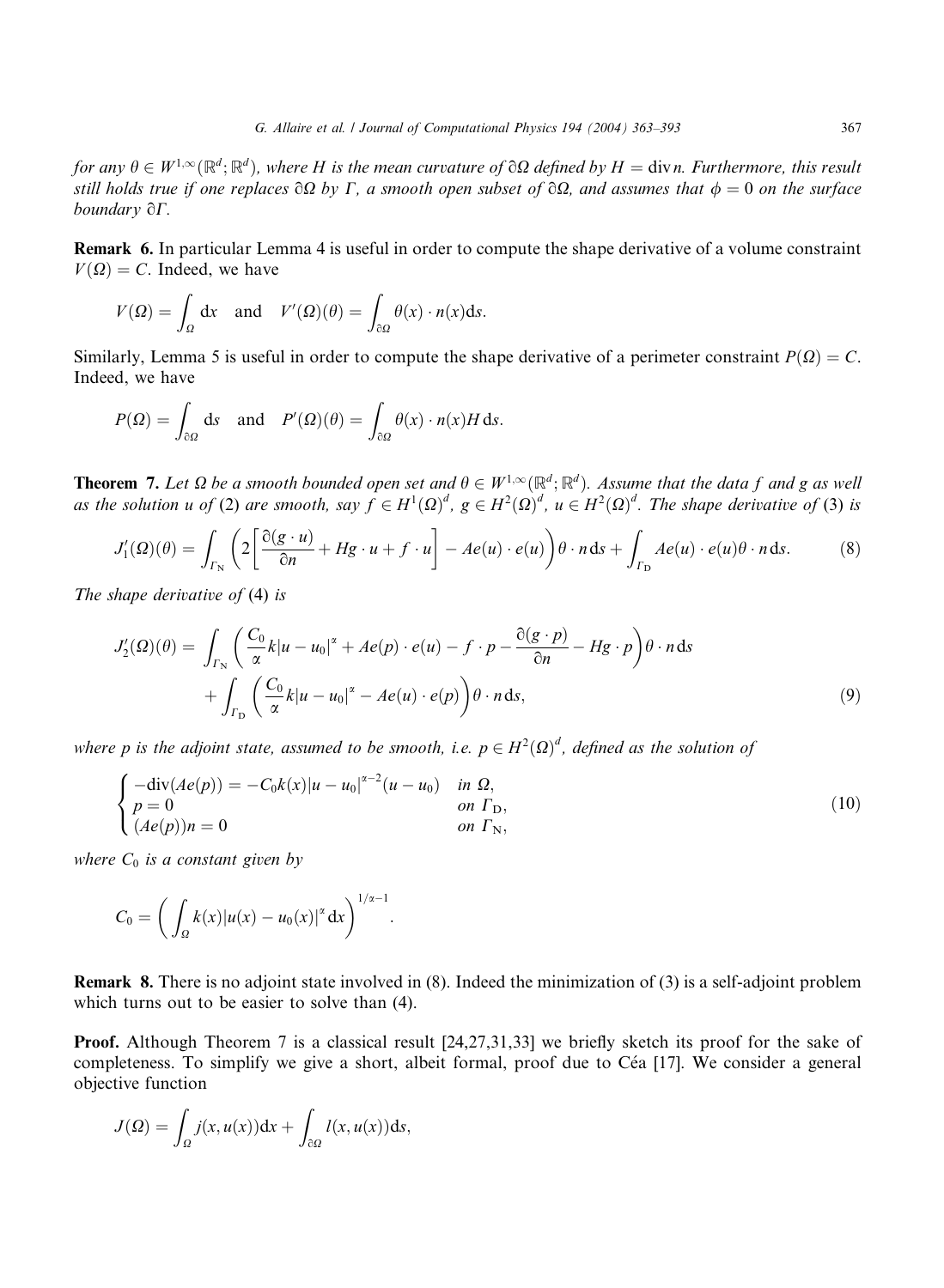for which we introduce the Lagrangian defined for  $(v, q) \in (H^1(\mathbb{R}^d; \mathbb{R}^d))^2$  by

$$
\mathcal{L}(\Omega, v, q) = \int_{\Omega} j(v) \, dx + \int_{\partial \Omega} l(v) \, ds + \int_{\Omega} A e(v) \cdot e(q) \, dx - \int_{\Omega} q \cdot f \, dx
$$

$$
- \int_{\Gamma_N} q \cdot g \, ds - \int_{\Gamma_D} (q \cdot A e(v) n + v \cdot A e(q) n) \, ds. \tag{11}
$$

In (11)  $q$  is a Lagrange multiplier for the state equation and its boundary conditions. It is worth noticing that v and q belong to a functional space that does not depend on  $\Omega$ , so we can apply the usual differentiation rule to the Lagrangian  $\mathscr{L}$ . The stationarity of the Lagrangian is going to give the optimality conditions of the minimization problem. For a given  $\Omega$ , we denote by  $(u, p)$  such a stationary point. The partial derivative of  $\mathscr L$  with respect to q, in the direction  $\phi \in H^1(\mathbb R^d;\mathbb R^d)$ , after integration by parts leads to

$$
\left\langle \frac{\partial \mathcal{L}}{\partial q}(\Omega, u, p), \phi \right\rangle = 0 = -\int_{\Omega} \phi \cdot (\text{div}(Ae(u)) + f) \, dx + \int_{\Gamma_N} \phi \cdot ((Ae(u))n - g) \, ds - \int_{\Gamma_D} u \cdot Ae(\phi)n \, ds. \tag{12}
$$

Taking first  $\phi$  with compact support in  $\Omega$  gives the state equation. Then, varying the trace function  $\phi$  on  $\Gamma_{\rm N}$ gives the Neumann boundary condition for u, while varying the corresponding normal stress  $(Ae(\phi))n$  on  $\Gamma_{\text{D}}$  gives the Dirichlet boundary condition for u. On the other hand, in order to find the adjoint equation, we differentiate  $\mathscr L$  with respect to v in the direction  $\phi \in H^1(\mathbb R^d; \mathbb R^d)$ . This yields

$$
\left\langle \frac{\partial \mathcal{L}}{\partial v}(\Omega, u, p), \phi \right\rangle = 0 = \int_{\Omega} j'(u) \cdot \phi \, dx + \int_{\partial \Omega} l'(u) \cdot \phi \, ds + \int_{\Omega} Ae(\phi) \cdot e(p) dx - \int_{\Gamma_{\mathcal{D}}} (p \cdot Ae(\phi)) \, d\phi + \phi \cdot Ae(p) \, d\phi.
$$

Integrating by parts we obtain

$$
\left\langle \frac{\partial \mathcal{L}}{\partial v} (\Omega, u, p), \phi \right\rangle = \int_{\Omega} (j'(u) - \text{div}(Ae(p))) \cdot \phi \, dx + \int_{\Gamma_N} \phi \cdot (Ae(p)n + l'(u)) \, ds
$$

$$
+ \int_{\Gamma_D} (\phi \cdot l'(u) - p \cdot Ae(\phi)n) \, ds.
$$

Taking first  $\phi$  with compact support in  $\Omega$  gives the adjoint state equation

$$
-div(Ae(p)) = -j'(u) \text{ in } \Omega.
$$

Then, varying the trace of  $\phi$  on  $\Gamma_N$  yields the Neumann boundary condition

 $(Ae(p))n = -l'(u)$  on  $\Gamma_N$ .

Finally, varying the normal stress  $(Ae(\phi))n$  on  $\Gamma_{\text{D}}$  gives

$$
p=0 \quad \text{on } \Gamma_{\mathcal{D}}.
$$

We have therefore found a well-posed boundary value problem for the adjoint state  $p$ . The shape derivative of the objective function is obtained by differentiating

$$
J(\Omega) = \mathscr{L}(\Omega, u(\Omega), p(\Omega)),
$$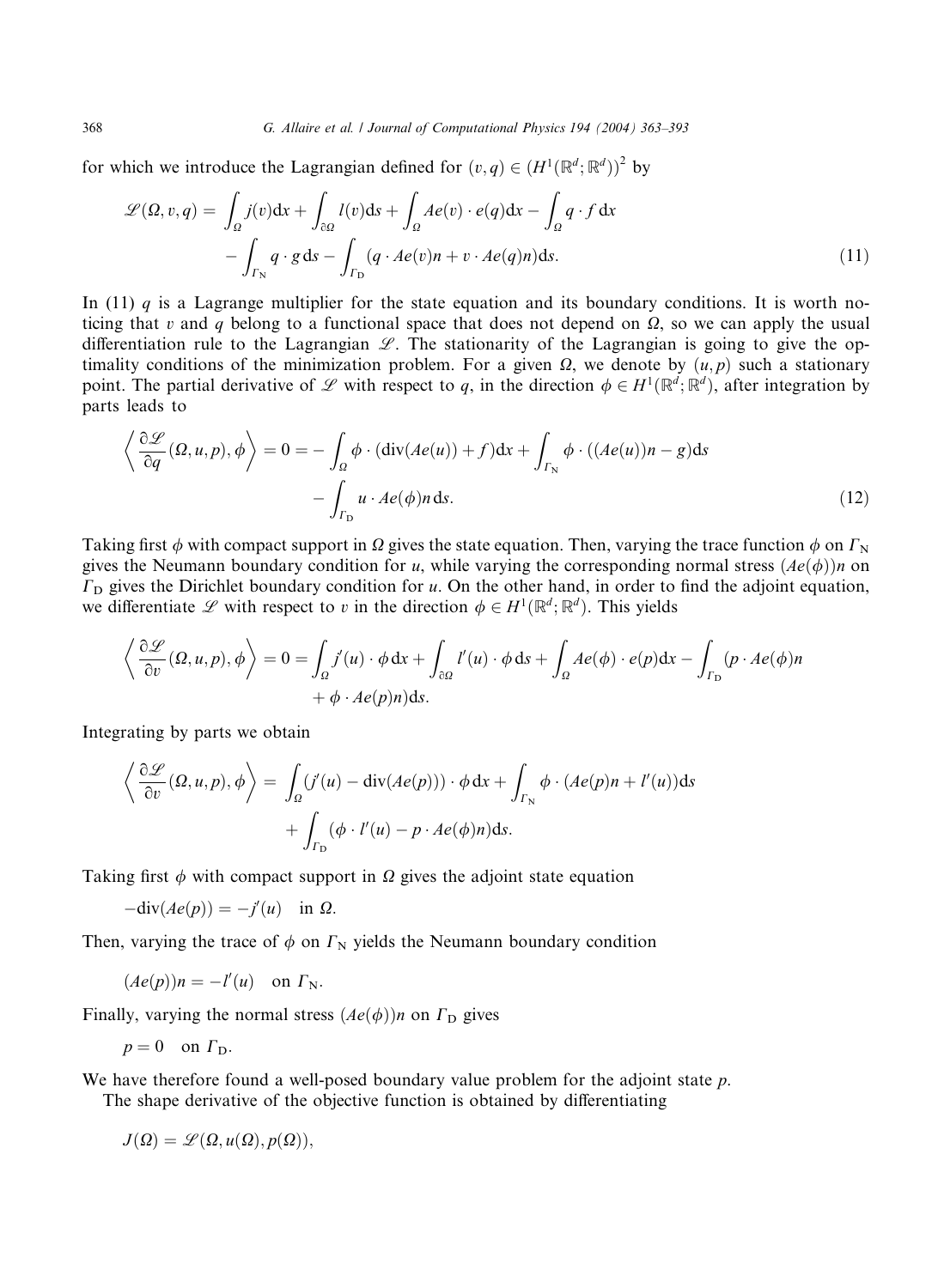which, by the chain rule theorem, reduces to the partial derivative of  $\mathscr L$  with respect to  $\Omega$  in the direction  $\theta$ 

$$
J'(\Omega)(\theta) = \frac{\partial \mathcal{L}}{\partial \Omega}(\Omega, u, p)(\theta).
$$

Applying Lemma 4 and 5 we obtain

$$
\frac{\partial \mathcal{L}}{\partial \Omega}(\Omega, u, p)(\theta) = \int_{\partial \Omega} \theta \cdot n(j(u) + Ae(u) \cdot e(p) - p \cdot f) ds + \int_{\partial \Omega} \theta \cdot n \left( \frac{\partial l(u)}{\partial n} + Hl(u) \right) ds - \int_{\Gamma_N} \theta \cdot n \left( \frac{\partial (g \cdot p)}{\partial n} + Hg \cdot p \right) ds - \int_{\Gamma_D} \theta \cdot n \left( \frac{\partial h}{\partial n} + Hh \right) ds,
$$
(13)

with  $h = u \cdot Ae(p)n + p \cdot Ae(u)n$ . Taking into account the boundary condition  $u = p = 0$  on  $\Gamma_{\text{D}}$  which also implies

$$
Ae(u) \cdot e(p) = \mu \frac{\partial u}{\partial n} \cdot \frac{\partial p}{\partial n} + (\mu + \lambda) \left(\frac{\partial u}{\partial n} \cdot n\right) \left(\frac{\partial p}{\partial n} \cdot n\right) \text{ on } \Gamma_{\mathcal{D}},
$$

we deduce

$$
\frac{\partial \mathcal{L}}{\partial \Omega}(\Omega, u, p)(\theta) = \int_{\Gamma_N} \theta \cdot n \bigg( j(u) + Ae(u) \cdot e(p) - p \cdot f - \frac{\partial (g \cdot p)}{\partial n} - Hg \cdot p \bigg) ds + \int_{\Gamma_D} \theta \cdot n(j(u) - Ae(u) \cdot e(p)) ds + \int_{\partial \Omega} \theta \cdot n \bigg( \frac{\partial l(u)}{\partial n} + Hl(u) \bigg) ds.
$$

This proof is merely a formal computation (in particular it assumes that  $u$  and  $p$  are differentiable with respect to the shape  $\Omega$ ) but it can be rigorously justified (see the references quoted above). Of course, if the objective function is the compliance, i.e.  $j(u) = f \cdot u$ ,  $l(u) = g \cdot u$  on  $\Gamma_N$  and  $l(u) = 0$  on  $\Gamma_D$ , we find that  $p = -u$  and the problem is self-adjoint.  $\square$ 

We now give a variant of Theorem 7 when the surface loading is a pressure load which is oriented in the direction of the normal vector. In other words, we replace Eq. (2) by

$$
\begin{cases}\n-\text{div}(Ae(u)) = f & \text{in } \Omega, \\
u = 0 & \text{on } \Gamma_{\text{D}}, \\
(Ae(u))n = p_0 n & \text{on } \Gamma_{\text{N}},\n\end{cases}
$$
\n(14)

where *n* is the unit normal vector and  $p_0(x)$  is a given scalar function in  $H^2(D)$ .

**Corollary 9.** Let  $\Omega$  be a smooth bounded open set and  $\theta \in W^{1,\infty}(\mathbb{R}^d; \mathbb{R}^d)$ . Assume that the solution u of (14) is smooth, say  $u \in H^2(\Omega)^d$ . The shape derivative of the compliance,

$$
J_3(\Omega) = \int_{\Omega} f \cdot u \, dx + \int_{\Gamma_N} p_0 n \cdot u \, ds
$$

is

$$
J_3'(\Omega)(\theta) = \int_{\Gamma_\mathbb{N}} \theta \cdot n(2f \cdot u + 2\mathrm{div}(p_0 u) - Ae(u) \cdot e(u)) \mathrm{d}s + \int_{\Gamma_\mathbb{D}} Ae(u) \cdot e(u)\theta \cdot n \mathrm{d}s. \tag{15}
$$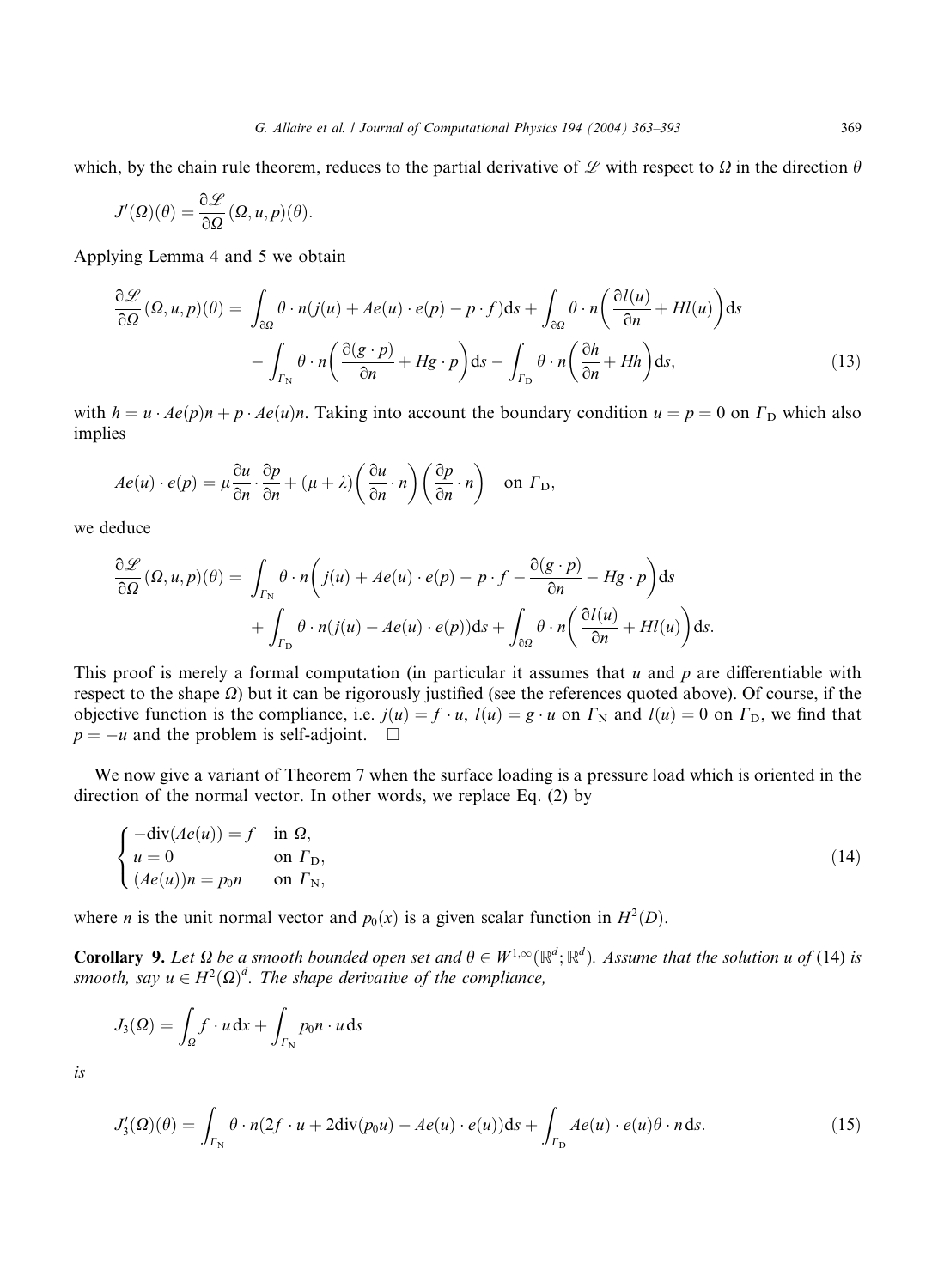Proof. We rewrite the objective function as

$$
J_3(\Omega) = \int_{\Omega} f \cdot u \, dx + \int_{\Omega} \text{div}(p_0 u) dx.
$$

The Lagrangian of the problem is defined for  $(v, q) \in (H^1(\mathbb{R}^d; \mathbb{R}^d))^2$  by

$$
\mathcal{L}(\Omega, v, q) = \int_{\Omega} f \cdot v \, dx + \int_{\Omega} \text{div}(p_0 v) \, dx + \int_{\Omega} A e(v) \cdot e(q) \, dx - \int_{\Omega} q \cdot f \, dx - \int_{\Omega} \text{div}(p_0 q) \, dx
$$
\n
$$
- \int_{\Gamma_{\mathcal{D}}} (q \cdot A e(v) n + v \cdot A e(q) n) \, ds. \tag{16}
$$

One can check that the adjoint state of the problem is  $p = -u$  (self-adjoint problem). A computation similar to that of Theorem 7 shows that

$$
J_3'(\Omega)(\theta) = \frac{\partial \mathcal{L}}{\partial \Omega}(\Omega, u, -u)(\theta),
$$

which yields the desired result (15).  $\Box$ 

Remark 10. We can generalize Theorem 7 to more general objective functions, including functions of the strain or stress. It is also possible to consider non homogeneous Dirichlet boundary conditions in the state equation. The case of a nonlinear model is discussed in Section 8.

Remark 11. It is possible to further restrict the class of domains by asking that some parts of the boundary  $\Gamma_{\text{fixed}}$  do not move. In such a case, the vector field  $\theta$  must satisfy the constraint (or boundary condition)  $\theta \cdot n = 0$  on  $\Gamma$  fixed.

We now have all the necessary theoretical ingredients to describe a gradient method for the minimization of an objective function  $J(\Omega)$ . As we have just seen, the general form of its shape derivative is

$$
J'(\Omega)(\theta) = \int_{\partial\Omega} v\theta \cdot n \, \mathrm{d}s,
$$

where the function  $v$  is given by a result like Theorem 7. Ignoring smoothness issues, a descent direction is found by defining a vector field

$$
\theta = -\nu n,\tag{17}
$$

and then we update the shape  $\Omega$  as

$$
\Omega_t = (\mathrm{Id} + t\theta)\Omega,
$$

where  $t > 0$  is a small descent step. Formally, we obtain

$$
J(\Omega_t)=J(\Omega)-t\int_{\partial\Omega}v^2\,\mathrm{d} s+\mathcal{O}(t^2),
$$

which guarantees the decrease of the objective function.

There are other possible choices for the definition of the descent direction. Let us first remark that, from a mathematical point of view, formula (17) makes sense only if the resulting vector field  $\theta$  belongs to  $W^{1,\infty}(\mathbb{R}^d,\mathbb{R}^d)$ . In view of typical definitions of v, (8) or (9), this is the case only if the state u and adjoint state p, as well as the boundary of  $\Omega$ , are smooth enough. It is not clear that the optimal shapes, if they exist, are smooth. (However, a recent result of Chambolle and Larsen [16] proves that, in two space dimensions and for a scalar problem, the optimal shape under a perimeter constraint has indeed  $C^{\infty}$  regularity.)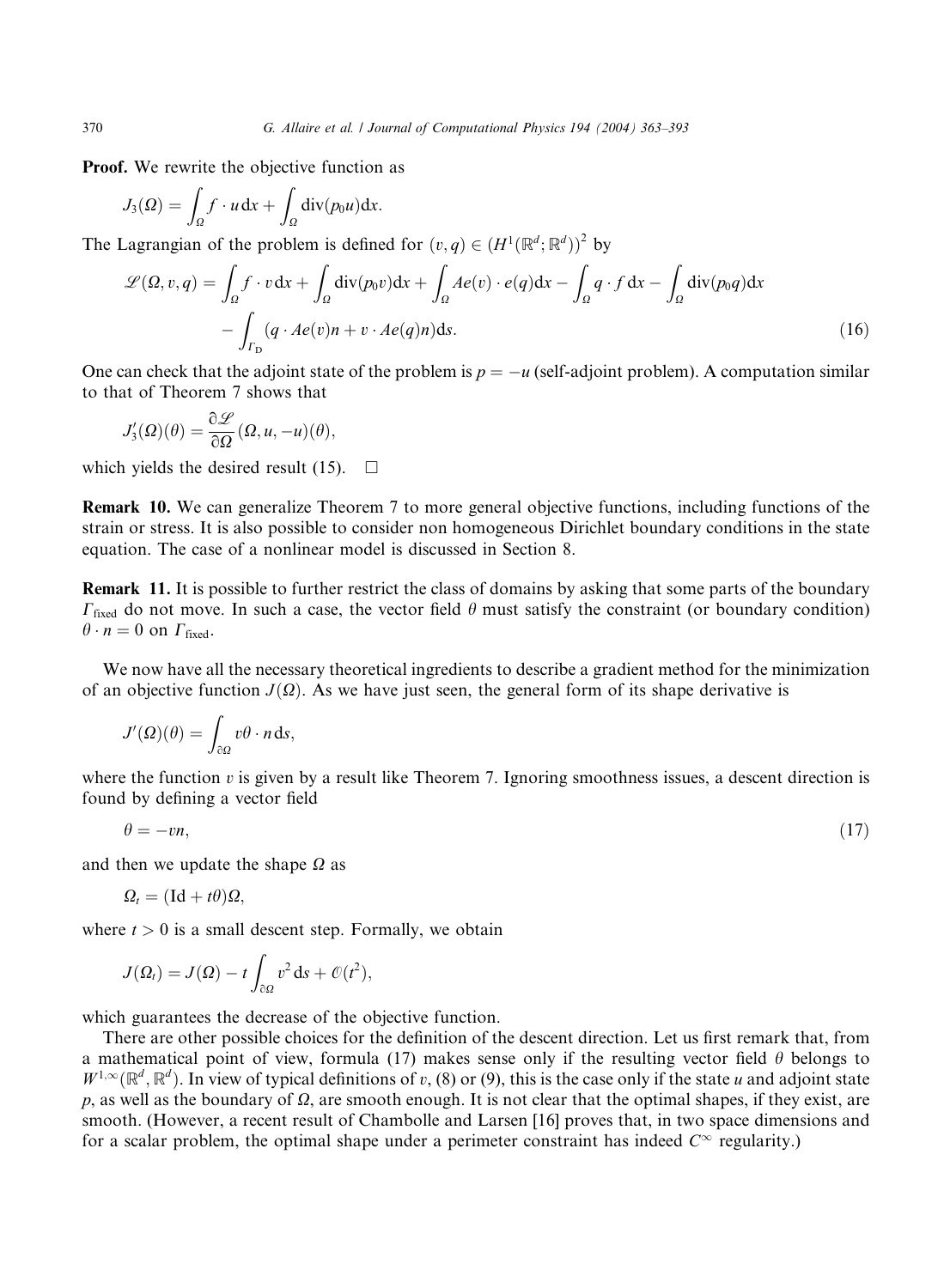$$
\begin{cases}\n-\Delta\theta = 0 & \text{in } \Omega, \\
\frac{\partial \theta}{\partial n} = -vn & \text{on } \partial\Omega.\n\end{cases}
$$

In other words, we apply the Neumann-to-Dirichlet map to  $-vn$  which has the effect of increasing of one order the regularity of  $\theta$  on  $\Gamma$  (with respect to that of  $-vn$ ). Integrating by parts, we find

$$
\int_{\Omega} |\nabla \theta|^2 dx = - \int_{\partial \Omega} v \theta \cdot n ds,
$$

which shows that  $\theta$  is a descent direction which guarantees again the decrease of  $J$ .

**Remark 12.** Another possibility is to use the Laplace–Beltrami operator  $\Delta_{\mathcal{S}}$  on  $\partial\Omega$ . We first compute a regularization  $\tilde{v} = (-\Delta_s)^{-1}v$  and then take the descent direction  $\theta \cdot n = -\tilde{v}$ . By integration by parts, we find

$$
J'(\Omega)(\theta) = -\int_{\partial\Omega} |\nabla_S \tilde{v}|^2 ds,
$$

which clearly shows that  $\theta$  is a smoother descent direction.

# 4. Shape representation by the level-set method

As described above, the method of shape sensitivity can be (and has been) implemented in a Lagrangian framework. It suffices to mesh  $\Omega$  and to advect the mesh according to the descent direction  $\theta$ . However, this implementation suffers at least from two drawbacks. First, if the shape is deformed too much, then it is necessary to remesh which can be very costly (especially in 3-d). Second, different parts of the boundary of the shape may want to merge or split, but as is well known topology changes are very difficult to handle with such Lagrangian or front-tracking methods. Therefore, we favor an Eulerian approach and, following [25,29], we use a level-set method to capture the shape  $\Omega$  on a fixed mesh.

Let a bounded domain  $D \subset \mathbb{R}^d$  be the working domain in which all admissible shapes  $\Omega$  are included, i.e.  $\Omega \subset D$ . In numerical practice, the domain D will be uniformly meshed once and for all. We parameterize the boundary of  $\Omega$  by means of a level-set function, following the idea of Osher and Sethian [26]. We define this level-set function  $\psi$  in D such that

$$
\begin{cases} \psi(x) = 0 \Longleftrightarrow x \in \partial \Omega \cap D, \\ \psi(x) < 0 \Longleftrightarrow x \in \Omega, \\ \psi(x) > 0 \Longleftrightarrow x \in (D \setminus \overline{\Omega}). \end{cases}
$$

The normal *n* to the shape  $\Omega$  is recovered as  $\nabla \psi / |\nabla \psi|$  and the curvature H is given by the divergence of the normal divn (these quantities are evaluated by finite differences since our mesh is uniformly rectangular). Remark that, although n and H are theoretically defined only on  $\partial\Omega$ , the level-set method allows to define easily their extension in the whole domain  $D$  (this will be useful in the sequel).

The elasticity equations for the state  $u$  (as well as the adjoint state  $p$ ) are extended to the whole domain  $D$ by using the so-called "ersatz material" approach. It amounts to fill the holes  $D \setminus \Omega$  by a weak phase mimicking void but avoiding the singularity of the rigidity matrix. This is a well-known procedure in topology optimization which can be rigorously justified in some cases [1]. Our method is thus simpler than the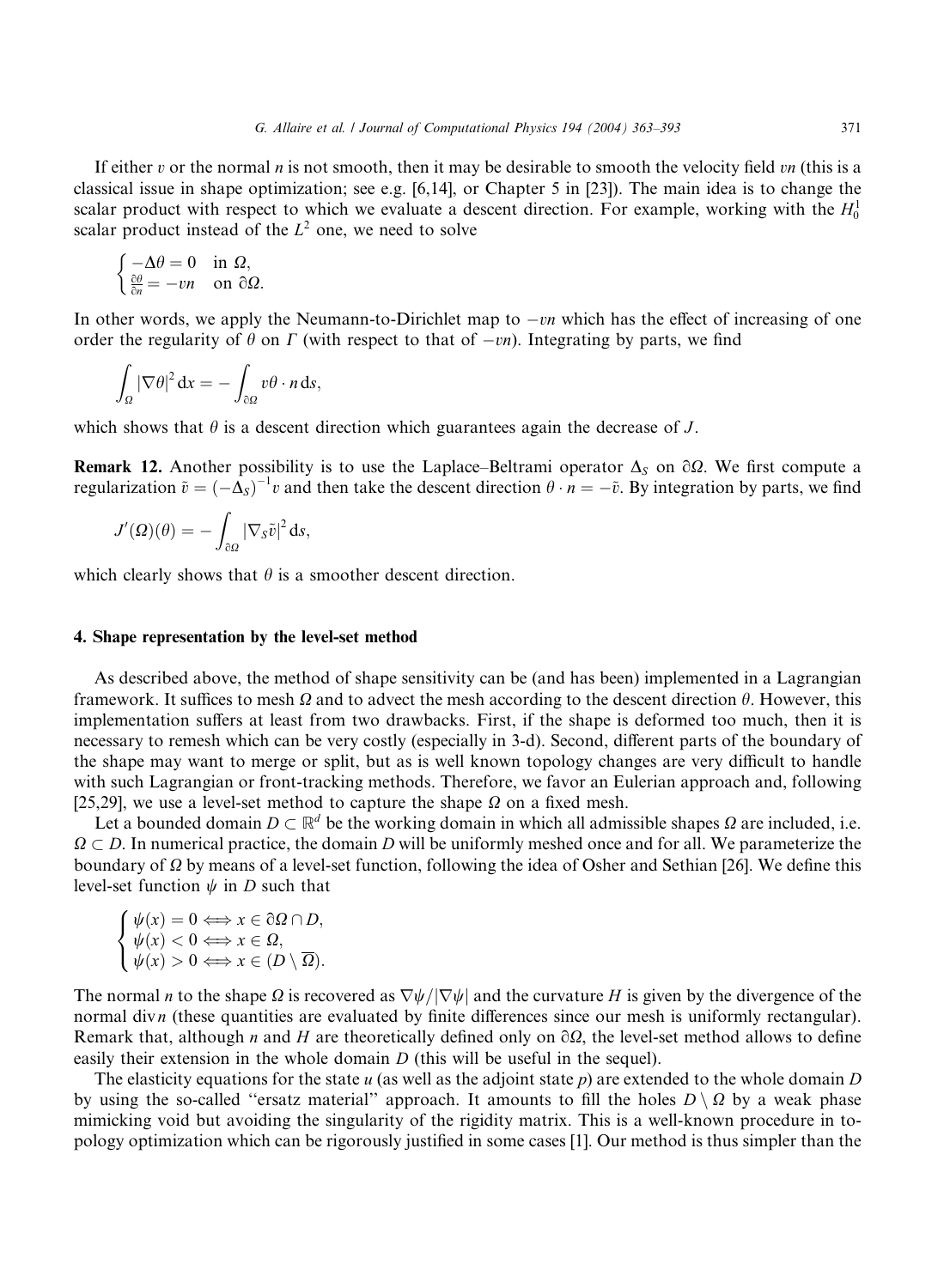immersed interface method proposed in [29]. More precisely, we define an elasticity tensor  $A^*(x)$  which is a mixture of A in  $\Omega$  and of the weak material mimicking holes in  $D \setminus \Omega$ 

$$
A^*(x) = \rho(x)A \quad \text{with} \quad \rho = \begin{cases} 1 & \text{in } \Omega, \\ 10^{-3} & \text{in } D \setminus \Omega. \end{cases} \tag{18}
$$

In numerical practice,  $\rho$  is piecewise constant in each cell and is adequately interpolated in those cells cut by the zero level-set  $\psi = 0$  (the shape boundary). Note that, unlike the homogenization method (or any other generalized material method), the "material density"  $\rho$  in (18) is almost always equal to its extreme values  $(1 \text{ or } 10^{-3})$  and the zone around the shape boundary where it takes intermediate values does not increase in size during the optimization process.

To be more specific, let us consider a simple example for which there is no body force,  $f = 0$ , and the boundary  $\partial D$  of the working domain is decomposed in three parts

$$
\partial D = \partial D_{\rm D} \cup \partial D_{\rm N} \cup \partial D_0,
$$

such that  $\partial D_{\rm D}$  corresponds to Dirichlet boundary conditions,  $\partial D_{\rm N}$  to non-homogeneous Neumann boundary conditions (surface loads  $g \neq 0$ ), and  $\partial D_0$  to homogeneous Neumann boundary conditions (traction-free), respectively. Recall the decomposition (1) of the shape boundary,  $\partial \Omega = \Gamma_D \cup \Gamma_N$ . Admissible shapes  $\Omega$  are further constrained to satisfy

$$
\Gamma_{\rm D} \subset \partial D_{\rm D}, \quad \Gamma_{\rm N} = \partial D_{\rm N} \cup \Gamma_0,\tag{19}
$$

where  $\Gamma_0$  supports an homogeneous Neumann boundary conditions (traction-free). In other words, the surface loads g are applied only on a fixed subset of the boundary  $\Gamma_N$ , while the boundary  $\Gamma_D$ , with zero displacement, must be a subset of the fixed boundary  $\partial D_{D}$ . Consequently, the only optimized part of the shape boundary is  $\Gamma_0$  which is traction free. These conditions are precisely those assumed in all numerical examples of Section 6. Then, the displacement  $u$  is computed as the solution of

$$
\begin{cases}\n-\text{div}(A^*e(u)) = 0 & \text{in } D, \\
u = 0 & \text{on } \partial D_D, \\
(A^*e(u))n = g & \text{on } \partial D_N, \\
(A^*e(u))n = 0 & \text{on } \partial D_0.\n\end{cases}
$$
\n(20)

A similar boundary value problem holds for the adjoint  $p$ . The homogeneous Neumann boundary condition on  $\Gamma_0$  is automatically taken into account in the weak formulation of (20), at least in the limit when the ersatz material goes to zero. The case of body forces and surface loads on the optimized boundary is treated in Section 7.

Following the optimization process, the shape is going to evolve according to a fictitious time which corresponds to descent stepping (we shall come back to this issue in the next section). As is well-known, if the shape is evolving in time, then the evolution of the level-set function is governed by a simple Hamilton– Jacobi equation. To be precise, assume that the shape  $\Omega(t)$  evolves in time  $t \in \mathbb{R}^+$  with a normal velocity  $V(t, x)$ . Then

$$
\psi(t, x(t)) = 0 \quad \text{for any } x(t) \in \partial \Omega(t).
$$

Differentiating in  $t$  yields

$$
\frac{\partial \psi}{\partial t} + \dot{x}(t) \cdot \nabla \psi = \frac{\partial \psi}{\partial t} + Vn \cdot \nabla \psi = 0.
$$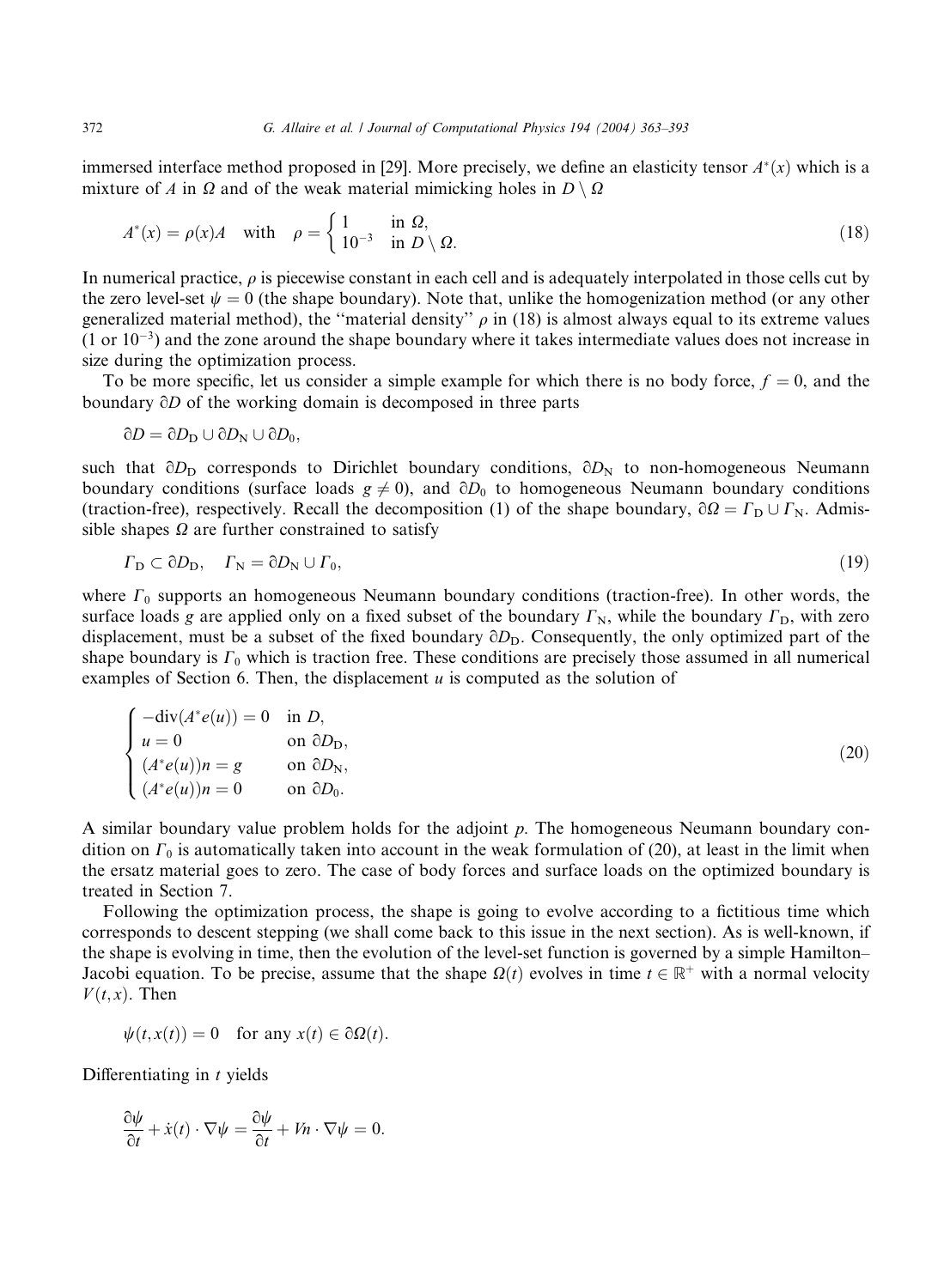Since  $n = \nabla \psi / |\nabla \psi|$  we obtain

$$
\frac{\partial \psi}{\partial t} + V|\nabla \psi| = 0.
$$

This Hamilton–Jacobi equation is posed in the whole box D, and not only on the boundary  $\partial\Omega$ , if the velocity  $V$  is known everywhere (as will be the case in the sequel). As is well-known [26], Hamilton–Jacobi equations do not usually admit smooth solutions. Existence and uniqueness can be obtained instead in the framework of viscosity solutions which allows for a convenient definition of generalized shape motion. In numerical practice we actually compute such viscosity solutions by using an upwind scheme (see Section 5).

# 5. Optimization algorithm

For the minimization problem

$$
\inf_{\varOmega\in\mathscr{U}_{\text{ad}}}J(\varOmega),
$$

we computed a shape derivative

$$
J'(\Omega)(\theta) = \int_{\partial\Omega} v\theta \cdot n \, \mathrm{d}s,
$$

where the function  $v(u, p, n, H)$  is given by a result like Theorem 7. Since n and H, as well as the state u and the adjoint state p, are computed everywhere in D, the integrand  $v$  in the shape derivative is defined throughout the domain D and not only on the free boundary  $\partial\Omega$ . Therefore, we can define a descent direction in the whole domain D by

$$
\theta=-v\mathbf{n}.
$$

(It is also possible to regularize  $\theta$  but that does not change the sequel.) The normal component  $\theta \cdot n = -v$  is therefore the advection velocity in the Hamilton–Jacobi equation

$$
\frac{\partial \psi}{\partial t} - v|\nabla \psi| = 0. \tag{21}
$$

Transporting  $\psi$  by (21) is equivalent to move the boundary of  $\Omega$  (the zero level-set of  $\psi$ ) along the descent gradient direction  $-J'(\Omega)$ . Our proposed algorithm is an iterative method, structured as follows:

- 1. Initialization of the level-set function  $\psi_0$  corresponding to an initial guess  $\Omega_0$ .
- 2. Iteration until convergence, for  $k \geq 0$ :
	- (a) Computation of the state  $u_k$  and adjoint state  $p_k$  through two problems of linear elasticity posed in  $\Omega_k$ , approximated by (20).
	- (b) Deformation of the shape by solving the transport Hamilton–Jacobi equation (21). The new shape  $\Omega_{k+1}$  is characterized by the level-set function  $\psi_{k+1}$  solution of (21) after a time step  $\Delta t_k$  starting from the initial condition  $\psi_k(x)$  with velocity  $-v_k$  computed in terms of  $u_k$  and  $p_k$ . The time step  $\Delta t_k$  is chosen such that  $J(\Omega_{k+1}) \leq J(\Omega_k)$ .

3. From time to time, for stability reasons, we also reinitialize the level-set function  $\psi$  by solving (22).

The Hamilton–Jacobi equation (21) is solved by an explicit first order upwind scheme [28] on a Cartesian grid. In one space dimension, the scheme reads

$$
\frac{\psi_i^{n+1} - \psi_i^n}{\Delta t} + \min(V_i^n, 0)g^-(D_x^+\psi_i^n, D_x^-\psi_i^n) + \max(V_i^n, 0)g^+(D_x^+\psi_i^n, D_x^-\psi_i^n) = 0,
$$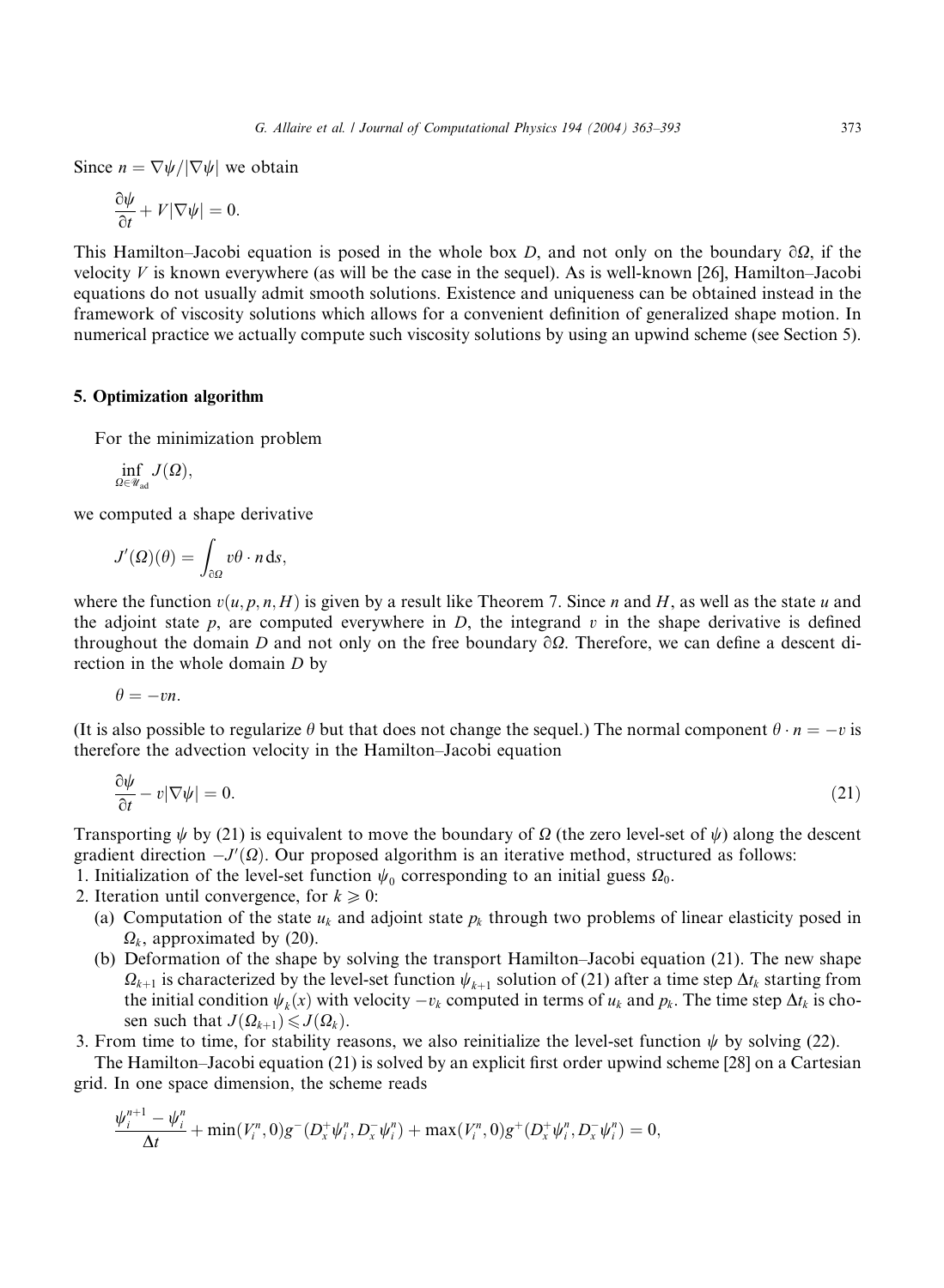with  $D_x^+ \psi_i^n = \frac{\psi_{i+1}^n - \psi_i^n}{\Delta x}, D_x^- \psi_i^n = \frac{\psi_i^n - \psi_{i-1}^n}{\Delta x}$ , and  $g^+(d^+,d^-) =$ ffiffiffiffiffiffiffiffiffiffiffiffiffiffiffiffiffiffiffiffiffiffiffiffiffiffiffiffiffiffiffiffiffiffiffiffiffiffiffiffiffiffiffiffiffiffiffiffiffiffiffiffiffi  $\sqrt{\min(d^+,0)^2 + \max(d^-,0)^2}$ ;  $g^-(d^+,d^-) =$ ffiffiffiffiffiffiffiffiffiffiffiffiffiffiffiffiffiffiffiffiffiffiffiffiffiffiffiffiffiffiffiffiffiffiffiffiffiffiffiffiffiffiffiffiffiffiffiffiffiffiffiffiffi  $\sqrt{\max(d^+,0)^2 + \min(d^-,0)^2}$ :

We also implemented a second order scheme in order to improve accuracy (see Fig. 12 for some comparisons). The boundary conditions for  $\psi$  are of Neumann type. Since this scheme is explicit in time, its time stepping must satisfy a CFL condition. Remark that the time step issued from this CFL condition is usually much smaller than the time step  $\Delta t_k$  which plays the role of the descent step in the minimization of  $J(\Omega)$ . Remark also that one explicit time step for (21) is much cheaper, in terms of CPU time and memory requirement, than the solution of the state equation (2) or adjoint state equation (10). Therefore, for each iteration k in the above algorithm (corresponding to a single evaluation of  $u_k$  and  $p_k$ ), we perform several explicit time steps of the Hamilton–Jacobi equation (21). The number of such time steps per iteration  $k$  is monitored by the decrease of  $J(\Omega_k)$ .

In practice, our algorithm never creates new holes or boundaries in 2-d if the Hamilton–Jacobi equation (21) is solved under a strict CFL condition. Indeed, there are only two possibilities for creating a hole in 2 d: either an initial hole splits in two parts (which is very unlikely when minimizing a stiffness criterion), or a new hole nucleates inside a material region. This last mechanism is impossible because of the maximum principle satisfied by the Hamilton–Jacobi equation (21). In other words, there is no nucleation mechanism for new holes in our method. However the level-set method is well known to handle easily topology changes, i.e. merging or cancellation of holes. Therefore, our algorithm is able to perform topology optimization. In 2-d, the best results are obtained if the number of holes of the initial design is sufficiently large (see Fig. 1). The situation is different in 3-d where new holes easily appear by pinching a thin wall (see Fig. 25), and then the initial topology is less important.

Remark 13. One of the main advantage of the level-set method is that we never have to know where precisely is the boundary  $\partial\Omega$ . In particular, the same numerical scheme for solving the Hamilton–Jacobi equation (21) is applied everywhere in the working domain D. Another advantage of the level-set method comes from the simple formula to compute the normal n and the mean curvature  $H = \text{div } n$  (which plays an important role in perimeter penalization).

In order to regularize the level-set function (which may become too flat or too steep), we reinitialize it periodically by solving

$$
\begin{cases} \frac{\partial \psi}{\partial t} + \text{sign}(\psi_0)(|\nabla \psi| - 1) = 0 & \text{in } D \times \mathbb{R}^+, \\ \psi(t = 0, x) = \psi_0(x) & \text{in } D, \end{cases}
$$
 (22)

which admits as a stationary solution the signed distance to the initial interface  $\{\psi_0(x) = 0\}$  (see for example Fig. 7). In numerical practice, reinitialization is very important because the level-set function often becomes too steep which implies a bad approximation of the normal n or of the curvature  $H$ .



Fig. 1. Boundary conditions and two initializations of a 2-d cantilever.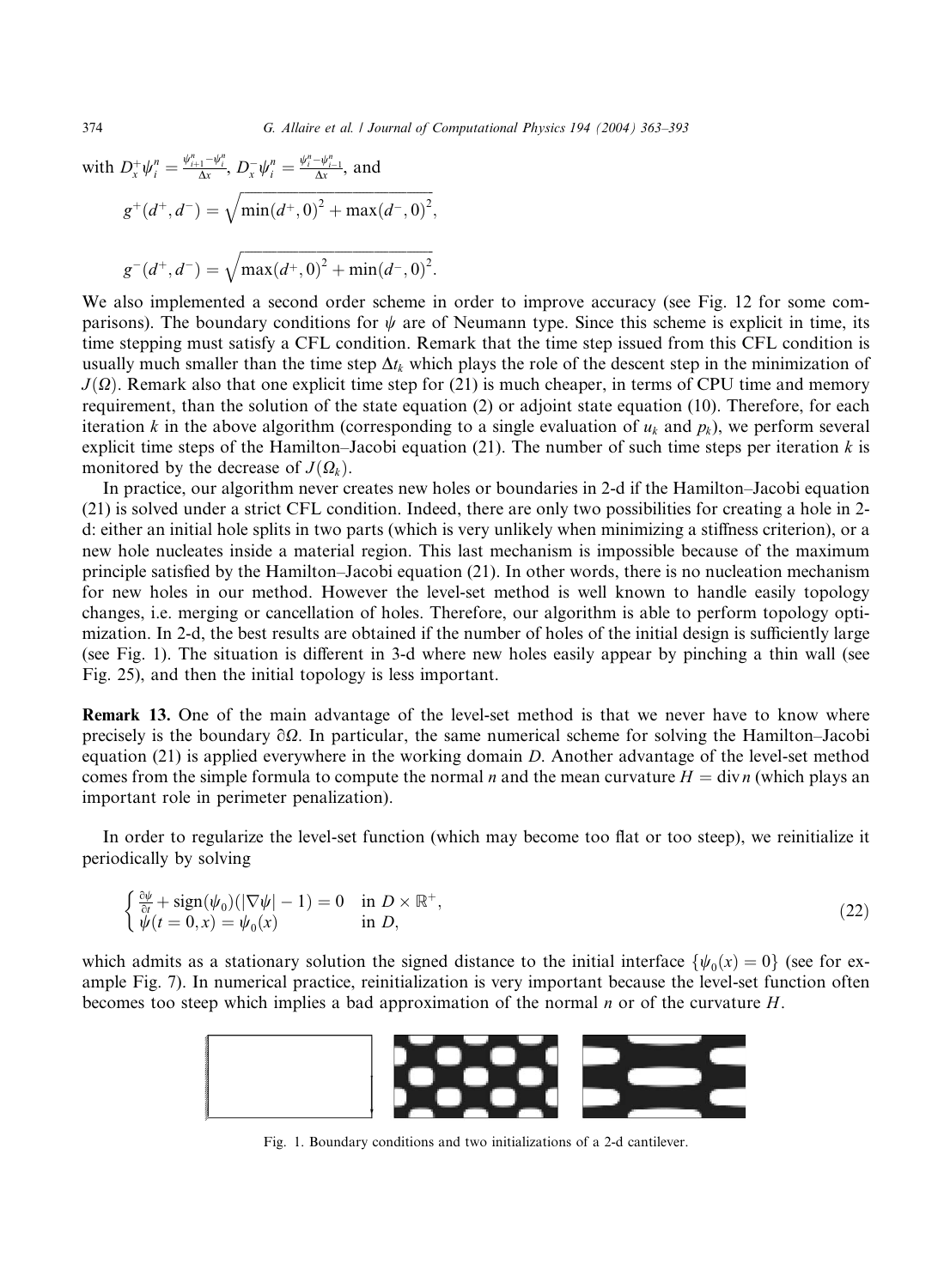# 6. Numerical examples

In all computations we use a quadrangular mesh for both the level-set function and the elastic displacement. We use  $Q_1$  finite elements for the elasticity analysis. All test cases have the following data, unless otherwise specified. The Young modulus E of material A is normalized to 1 and the Poisson ratio  $v$  is fixed to 0.3. The void or holes are mimicked by an ersatz material with the same Poisson ratio and Young modulus  $10^{-3}$ . For each elasticity analysis (that we shall call iteration in the sequel) we perform 20 explicit time steps of the first-order scheme for the Hamilton–Jacobi transport equation. This number is automatically reduced if the objective function is not decreasing. We also reinitialize the level-set function every 5 time steps of transport by performing five explicit time steps of Eq. (22).

# 6.1. 2-d cantilever

In the two-dimensional setting  $d = 2$  we first study a medium cantilever problem. The working domain is a rectangle of size  $2 \times 1$  discretized with a rectangular  $80 \times 40$  mesh, with zero displacement boundary condition on the left side and a unit vertical point load at the middle of the right side (see Fig. 1). Admissible shapes must satisfy the constraint (19), i.e.

$$
\partial\Omega = \Gamma_{\mathcal{D}} \cup \partial D_{\mathcal{N}} \cup \Gamma_0,
$$

where the shape Dirichlet boundary  $\Gamma_{\rm D}$  is a subset of the fixed boundary  $\partial D_{\rm D}$ , the surface loads g are applied only the fixed boundary  $\partial D_N$ , and  $\Gamma_0$ , which is traction free, is varying during the optimization process. There are no body forces, i.e.  $f \equiv 0$  in (2). The objective function is a combination of the compliance and of the weight of the structure

$$
J(\Omega) = \int_{\partial D_N} g \cdot u \, ds + \ell \int_{\Omega} dx,\tag{23}
$$

where  $\ell = 100$  is a fixed Lagrange multiplier for the weight constraint, and  $g = 0$  on  $\Gamma_0$ . The boundary conditions and two initial configurations with different number of holes are displayed in Fig. 1. Under these assumptions, the shape derivative of (23) is a special case of Theorem 7, namely

$$
J'(\Omega)(\theta) = \int_{\Gamma_0} (\ell - Ae(u) \cdot e(u))\theta \cdot n \, ds,
$$
\n(24)

since  $\theta \cdot n = 0$  on  $\Gamma_{\text{D}}$  and on  $\partial D_{\text{N}}$  where  $g \neq 0$ .

The algorithm converges smoothly to a (local) minimum which strongly depends, of course, on the initial topology as can be checked in Figs. 2 and 3, displaying the optimal shapes as well as an intermediate result. We run 50 iterations in order to show the good convergence and stability properties of our algorithm, but it is clear that it has converged in a much smaller number of iterations (see Fig. 4). One can also check in Fig. 5 that the  $L^2$  norm of the gradient of the objective function is decreasing, although it does not converge



Fig. 2. Iterations 10 and 50 of the two-dimensional cantilever initialized as in Fig. 1 (middle).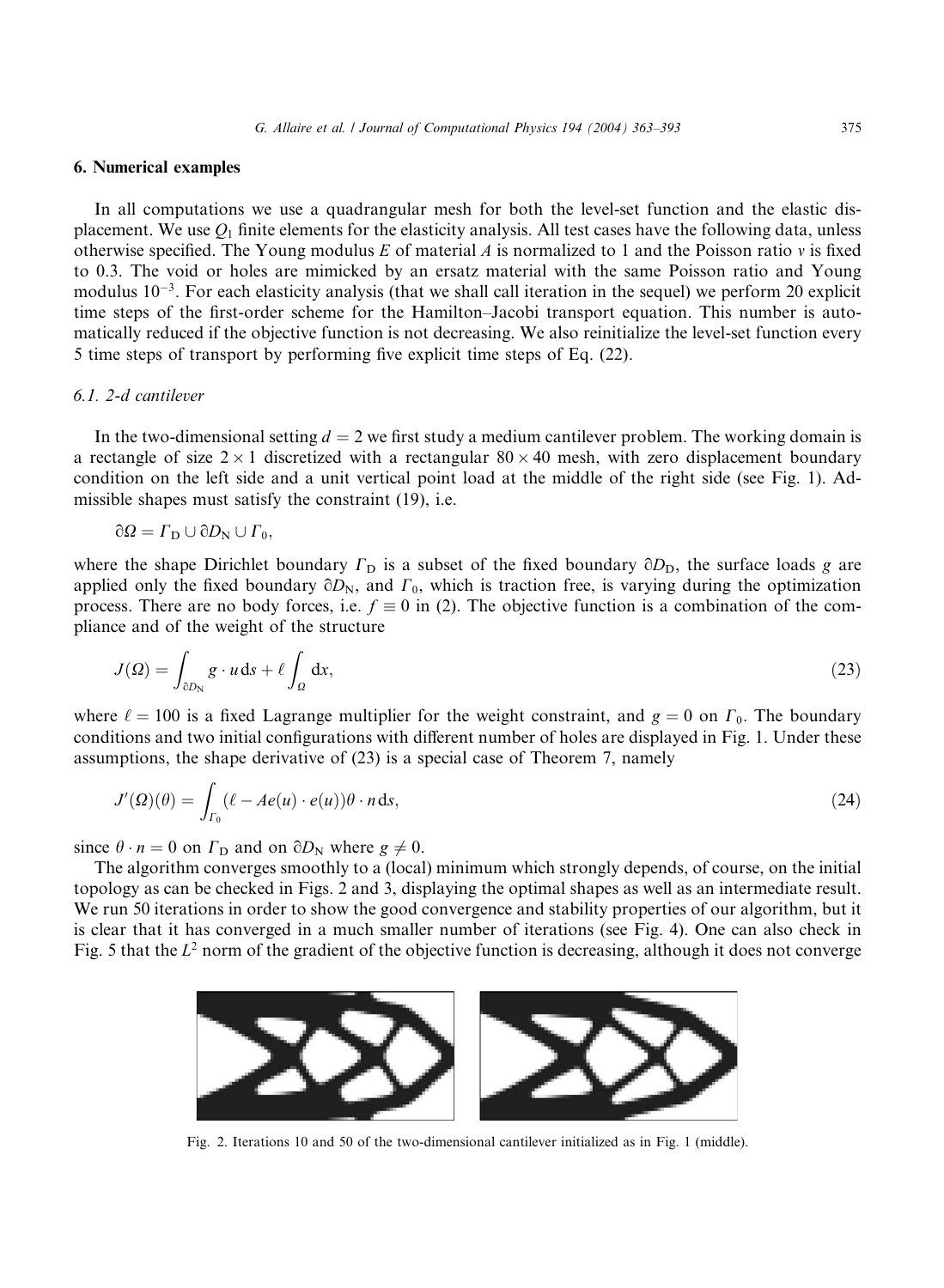

Fig. 3. Iterations 10 and 50 of the two-dimensional cantilever initialized as in Fig. 1 (right).



Fig. 4. Convergence of the objective function for the two-dimensional cantilever of Figs. 2 and 3.



Fig. 5. Convergence of the  $L^2$  norm of the gradient of the objective function for the two-dimensional cantilever of Fig. 2.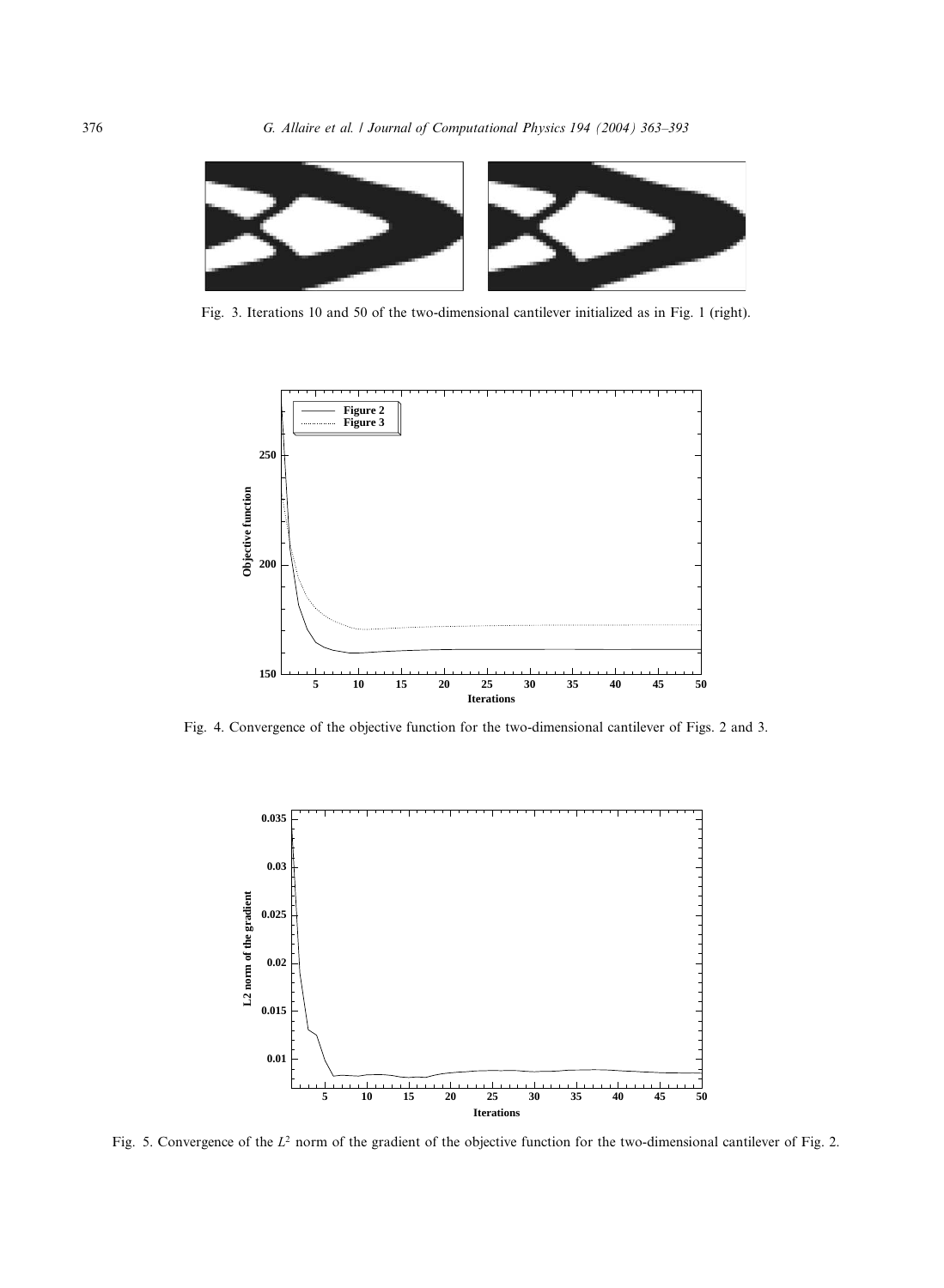to zero, due to numerical approximations. Our algorithm is just a steepest descent gradient method; of course, its convergence can be speed up by using, for example, a quasi-Newton algorithm.

For a given initial guess our results are mesh-independent in 2-d. This is most probably due to the fact that our method cannot create new holes in 2-d. For example, we performed the same cantilever problem on a finer  $160 \times 80$  mesh. Since we did not change any other parameters and because of the CFL condition for the Hamilton–Jacobi transport equation, the time step is two times smaller and we need to run 100 iterations instead of 50. One can check that the final shape in Fig. 6 is almost identical to the final one in Fig. 2.

The effect of reinitialization is best seen on fine meshes and is less important on coarse meshes. For the previous cantilever example on a  $160 \times 80$  mesh, we can see in Fig. 8 that no reinitialization yields a poorer convergence than reinitializing every 5 time steps of transport (i.e. 4 times every elasticity iteration). Remark in Fig. 7 the effect of reinitialization on the final level-set function  $\psi$ . On the other hand, Fig. 8 shows that there is no clear difference on the objective function between a first-order or second-order scheme for the Hamilton–Jacobi equations (both the transport equation (21) and the reinitialization equation (22)). However, second-order accuracy improves greatly the efficiency of the reinitialization process (it is less important on the transport equation). The optimal shapes for first or second order schemes are slightly different, mainly near the boundary of the working domain D (compare Figs. 6 and 11).

As is well known, a necessary condition of optimality for a shape minimizing the objective function (23) is that the "velocity"  $(\ell - Ae(u) \cdot e(u))$  is zero on the boundary. Fig. 9 displays the isocontours of this scalar velocity. One can check that the velocity is approximately zero on the boundary.

# 6.2. Comparison with the homogenization method

We compare the level-set method with the homogenization method as described in [1,2]. For "good" initializations, the numerical result of our level-set method are similar to those obtained by the homogenization method (see Chapter 5 in [1]). To make a precise comparison we study the medium cantilever, as in



Fig. 6. Iterations 50 and 100 of the two-dimensional cantilever on a finer  $160 \times 80$  mesh initialized as in Fig. 1 (middle).



Fig. 7. Level-set function for the 2-d cantilever without reinitialization (left) and with reinitialization (right).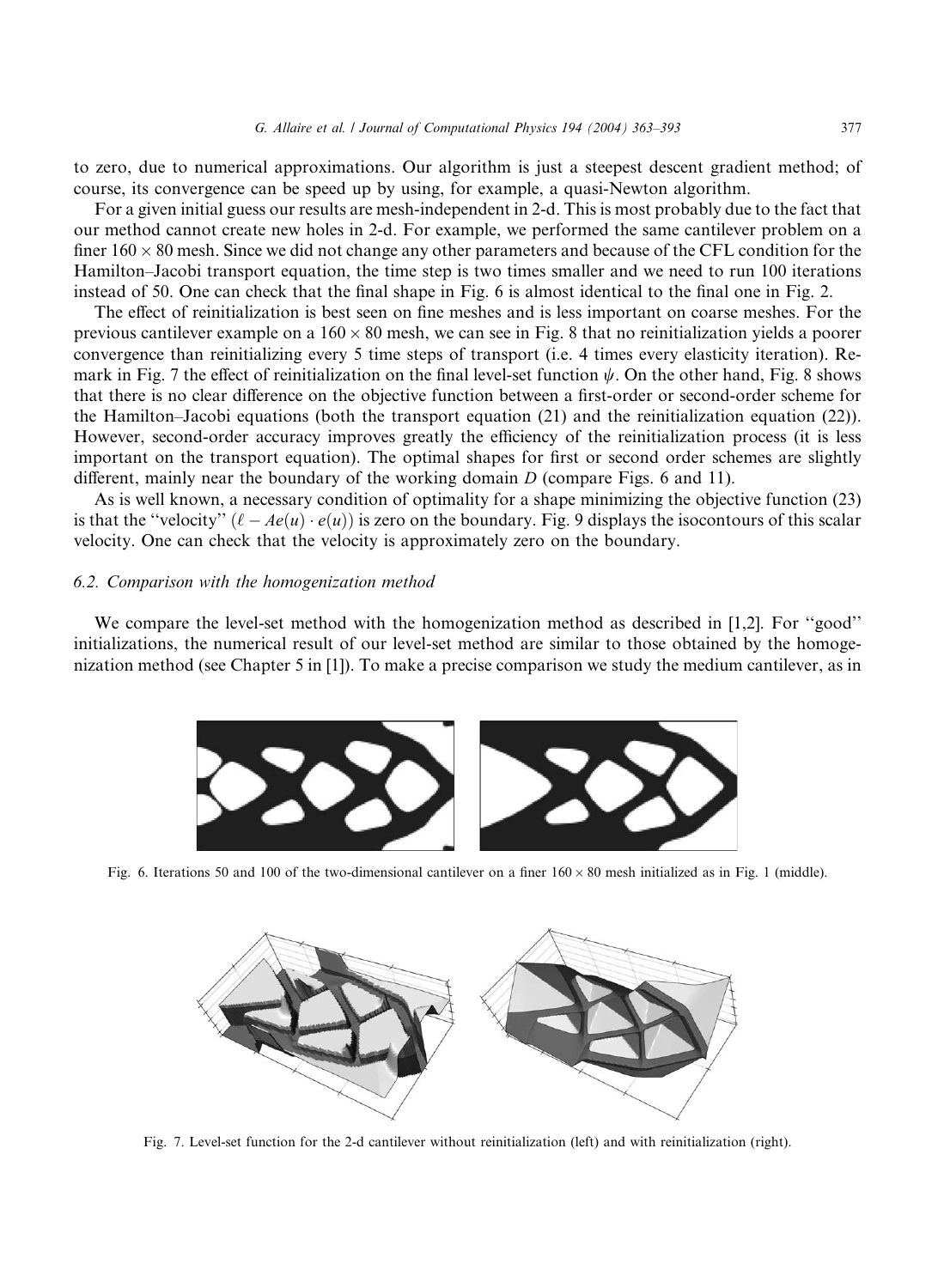

Fig. 8. Convergence of the objective function for the two-dimensional cantilever of Fig. 6 with various options.



Fig. 9. Scalar velocity  $(l - Ae(u) \cdot e(u))$  for the 2-d cantilever of Fig. 6.

the previous subsection, with a fine mesh  $(160 \times 80)$ . The Lagrange multiplier is now fixed to the value  $\ell = 150$  and we use a second order scheme. Fig. 10 shows the optimal cantilever obtained by the homogenization method, while Fig. 11 displays two results of the level-set method corresponding to two different initializations. The shapes are slightly different but the best result is obtained by homogenization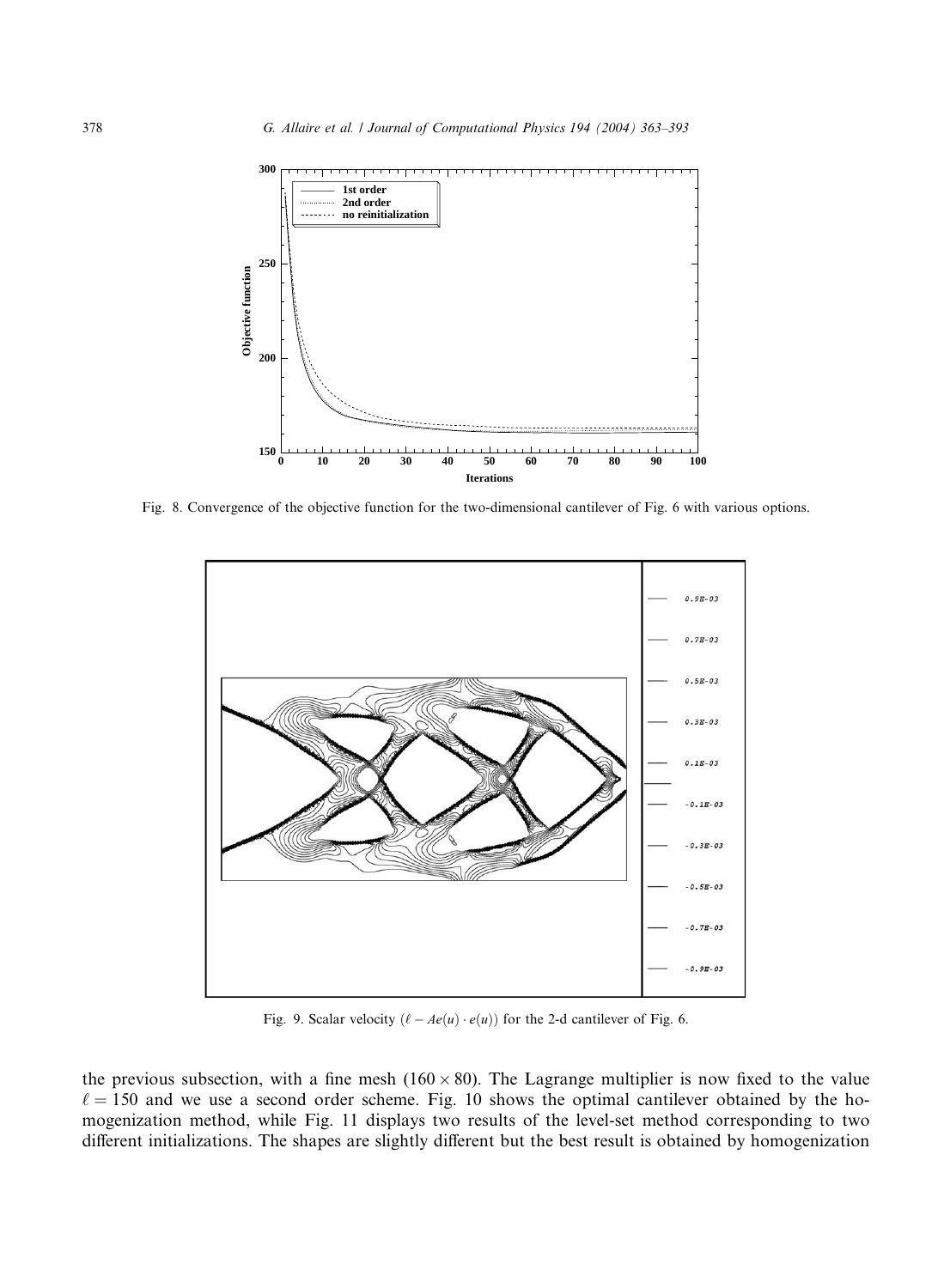

Fig. 10. Cantilever computed with the homogenization method. Composite (left) and penalized solution (right).



Fig. 11. Level-set method: initializations 1 and 2 (left) and resulting optimal designs (right).



Fig. 12. Convergence of the objective function for the two-dimensional cantilevers of Figs. 10 and 11.

as can be checked in Fig. 12. Remark that the bump on the homogenization convergence curve in Fig. 12 is due to the penalization process, while the small bump in the convergence curve of the level-set method for initialization 2 is due to a change of topology (bar elimination).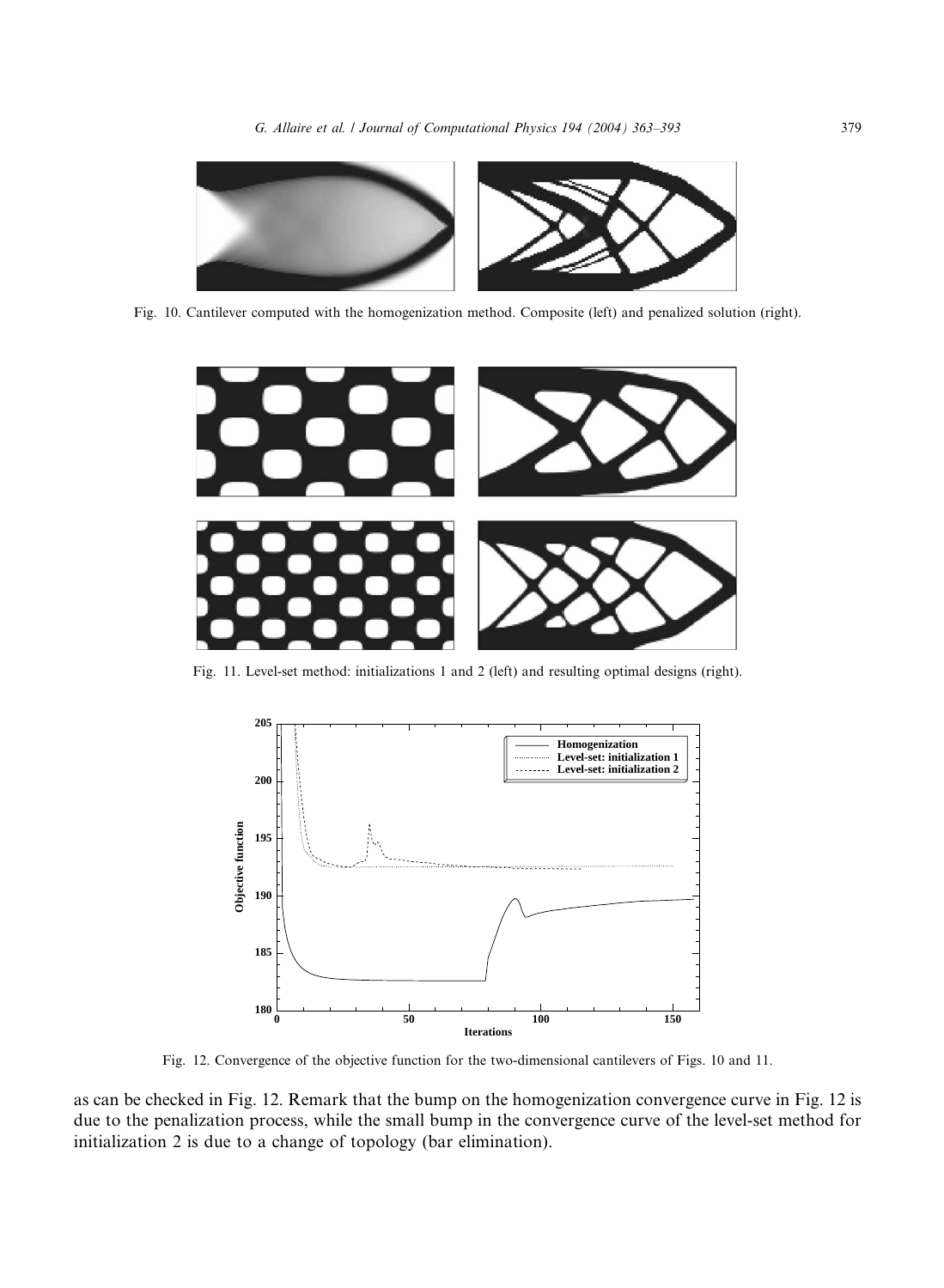

Fig. 13. Boundary conditions and initialization of the bridge problem.



Fig. 14. Iterations 30 and 50 of the two-dimensional bridge initialized as in Fig. 13.

#### 6.3. 2-d bridge

The next example in dimension  $d = 2$  is a bridge problem. The working domain is a rectangle of size  $2 \times 1.2$  discretized with a rectangular 80  $\times$  48 mesh, at the two lower corners the vertical displacement is zero, and a unit vertical force is applied at the middle of the bottom side (see Fig. 13). We again impose that the shape Dirichlet boundary  $\Gamma_D$  is a subset of the fixed boundary  $\partial D_D$ , that the surface loads g are applied only the fixed boundary  $\partial D_N$ , and that only the traction free boundary  $\Gamma_0$  is varying during the optimization process. We neglect body forces, i.e.  $f \equiv 0$ . The objective function is (23) and its shape derivative is (24). The Lagrange multiplier for the weight constraint is  $\ell = 30$ . The optimal design is displayed in Fig. 14. We run the same problem with a perimeter constraint, namely we minimize

$$
J(\Omega) = \int_{\partial D_N} g \cdot u \, ds + \ell \int_{\Omega} dx + \ell' \int_{\partial \Omega} ds,
$$
\n(25)

with  $l' = 1$ . Recall that the derivative of the perimeter is the curvature as stated in Remark 6. We clearly see in Fig. 15 that the resulting optimal shape has fewer holes although the initialization was the same. The performances of the shapes in Figs. 14 and 15 are close: the objective function (23) is equal to 72.9 for the former and 73.1 for the latter (their weights are different however: 0.77 and 0.84, respectively).

# 6.4. 3-d examples

One advantage of the level-set method is its easy extension to three space dimensions. We therefore turn to a first three-dimensional test case: the 3-d cantilever. The domain is a parallelepiped of dimensions  $5 \times 2.4 \times 3$  discretized with  $50 \times 24 \times 30$  elements. The right wall is fixed and a unit force is applied downward on the middle of the left wall. Due to symmetry, the computation is performed on half of the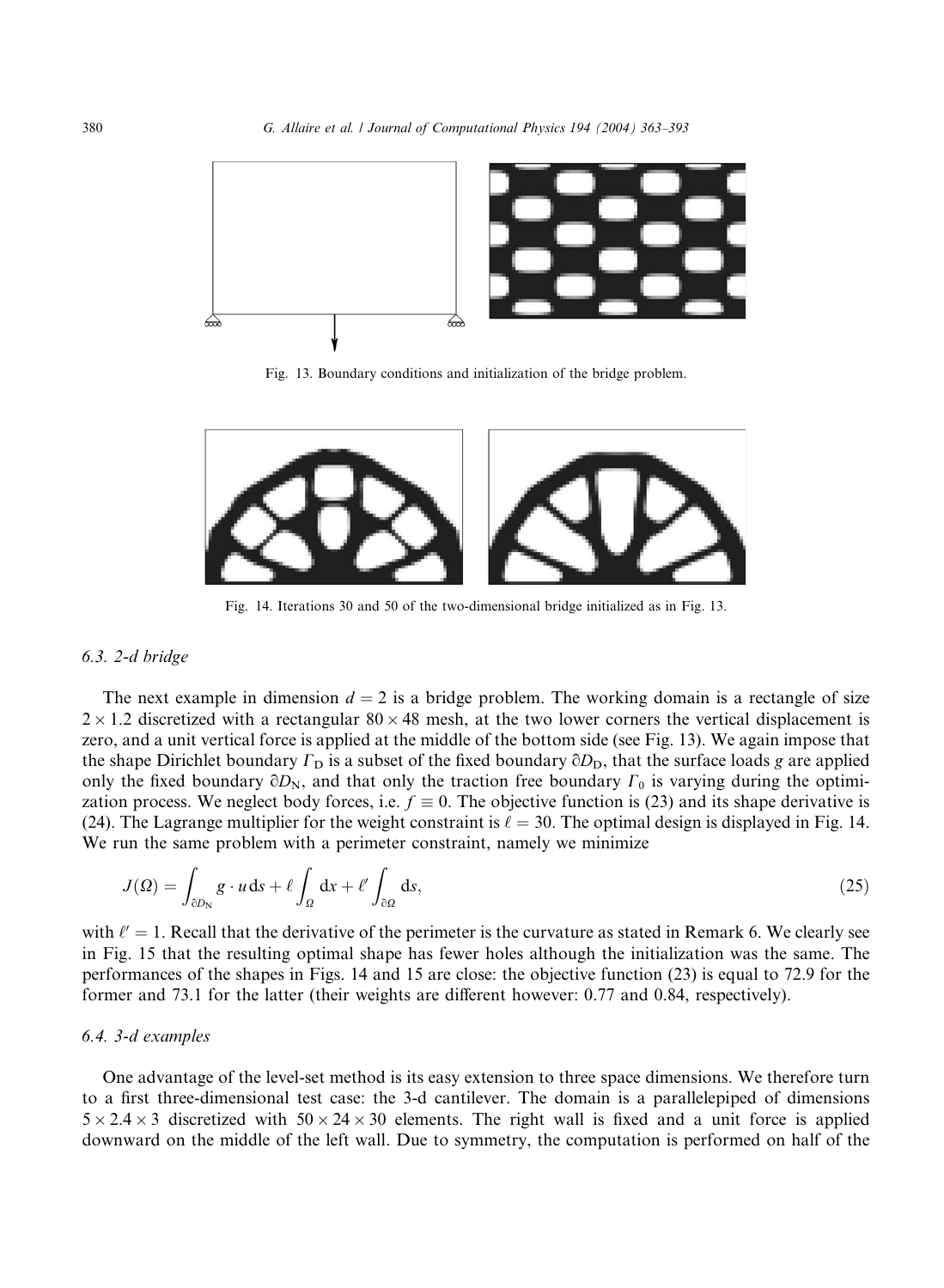

Fig. 15. Iterations 50 and 200 of the two-dimensional bridge, initialized as in Fig. 13, with a perimeter constraint.



Fig. 16. Initial guess and optimal shape for the three-dimensional cantilever.

domain. We still minimize the weighted sum (23) of the compliance and the weight for a Lagrange multiplier  $\ell = 15$ . Fig. 16 shows the initial and optimal designs.

A second example is that proposed in [2]: the optimal electrical mast. The workspace is a T-like box. Two symmetric vertical loads are applied in the middle of the lower edges of the horizontal part of the T and represent the force exerted by the wires on the mast. Simply supported boundary conditions are imposed at the corners of the base of the T. We still minimize the weighted sum (23) of the compliance and the weight for a Lagrange multiplier  $\ell = 2$ . Only a quarter of the object is computed, by virtue of the symmetries. The mesh of the T-box is made of a  $24 \times 12 \times 28$  bar and a  $12 \times 12 \times 48$  foot, for a total number of 14,976



Fig. 17. Initial guess and optimal shape for the three-dimensional electrical mast.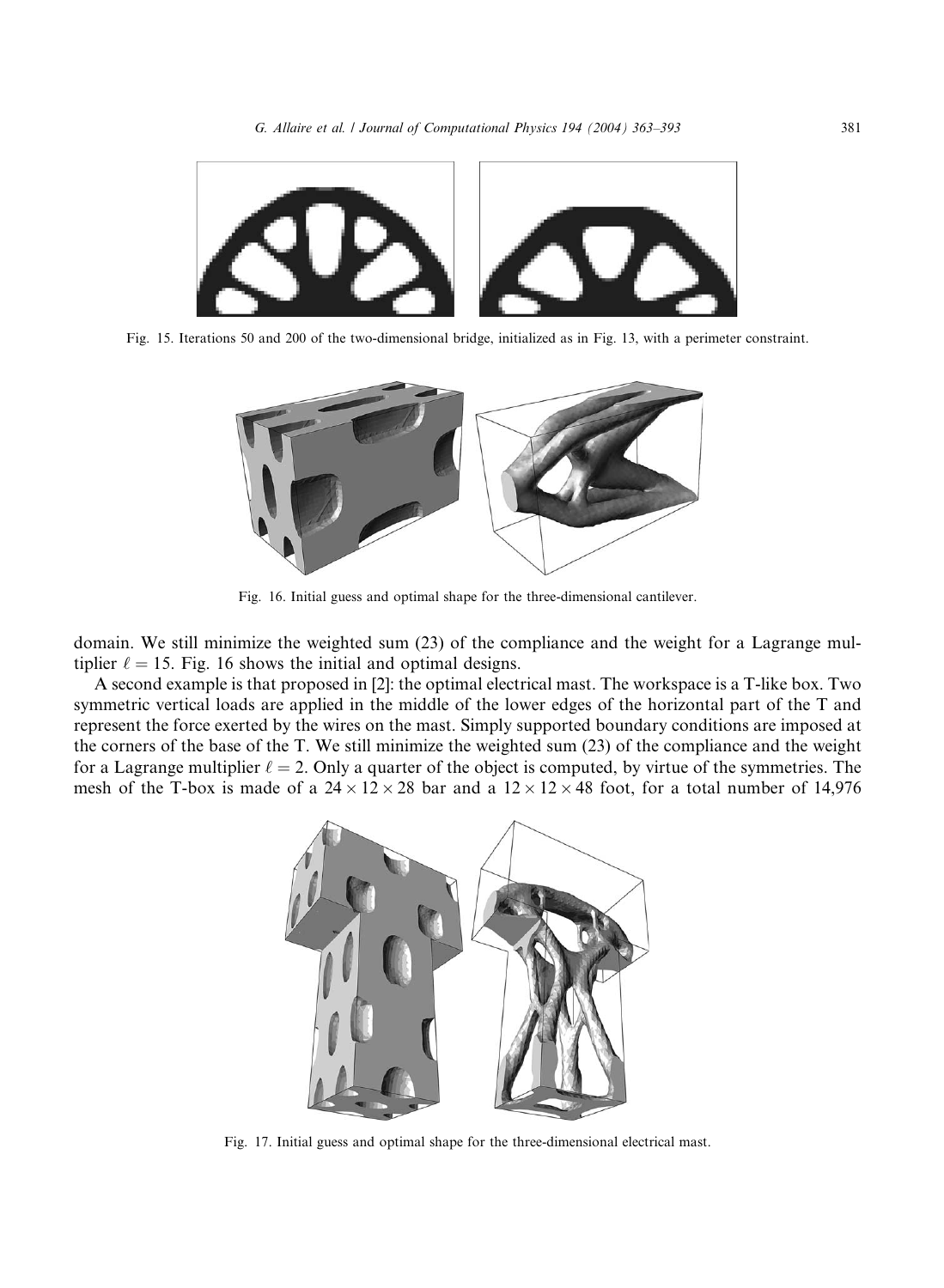hexaedral elements. Starting with an initial design with regularly distributed holes, the resulting optimal shape, displayed in Fig. 17, evokes the shape of actual electric masts.

# 6.5. Another objective function

We now give a numerical example for the minimization of the least square objective function (4). This is a classical gripping mechanism test case which is described, e.g., in [1,30]. The working domain is a rectangle of size  $5 \times 4$  with a rectangular hole of size  $0.2 \times 1.4$  on the middle of the left side. By symmetry, only the upper half of the domain is meshed with a rectangular  $50 \times 20$  mesh.

In the objective function (4) the localizing factor  $k(x)$  is zero except on the black zone on the left side (the jaws of the mechanism) where it is equal to 1, whereas the target displacement  $u_0(x)$  is set to  $(-100, 0)$  in the upper left black zone (see Fig. 18). This objective function has been cooked up in order to obtain a gripping mechanism for which the jaws close. From a mathematical point of view the main difference between this



Fig. 18. Boundary conditions for a plane gripping mechanism.



Fig. 19. Initialization, and deformed optimal shape of a plane gripping mechanism.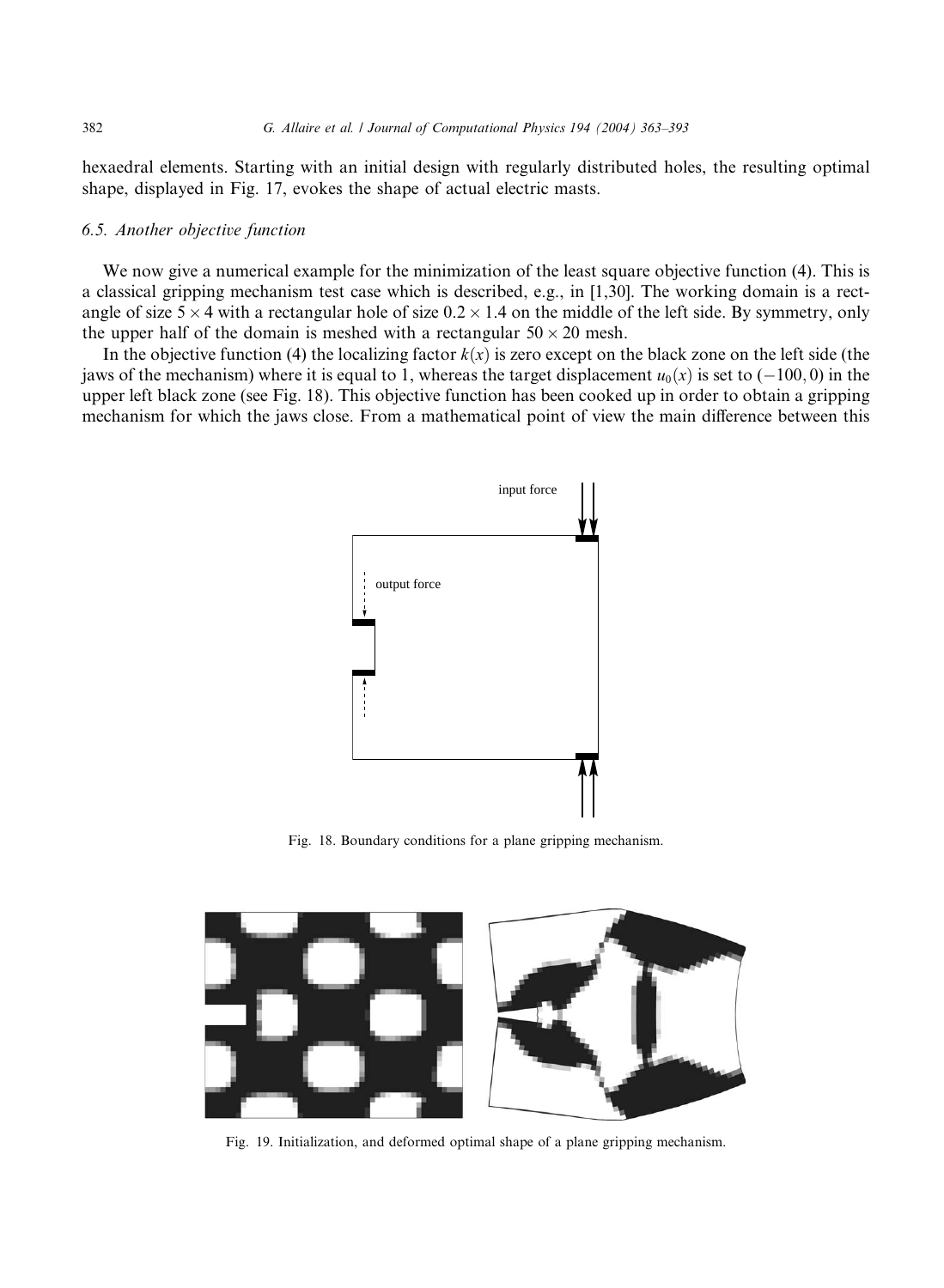test case and the previous ones is that it needs an adjoint system in order to evaluate the derivative. Fig. 19 shows the resulting optimal shape.

We perform the same optimization in 3-d. A uniform pressure load is applied on the left side of the box, while the upper and lower sides are fixed. The initialization and the optimal deformed shape are displayed in Fig. 20. One can see in Fig. 21 that the algorithm is stable and convergence occurs quite early during the process.



Fig. 20. Initialization and deformed optimal configuration of a 3-d gripping mechanism.



Fig. 21. Convergence of the objective function for the three-dimensional gripping mechanism of Fig. 20.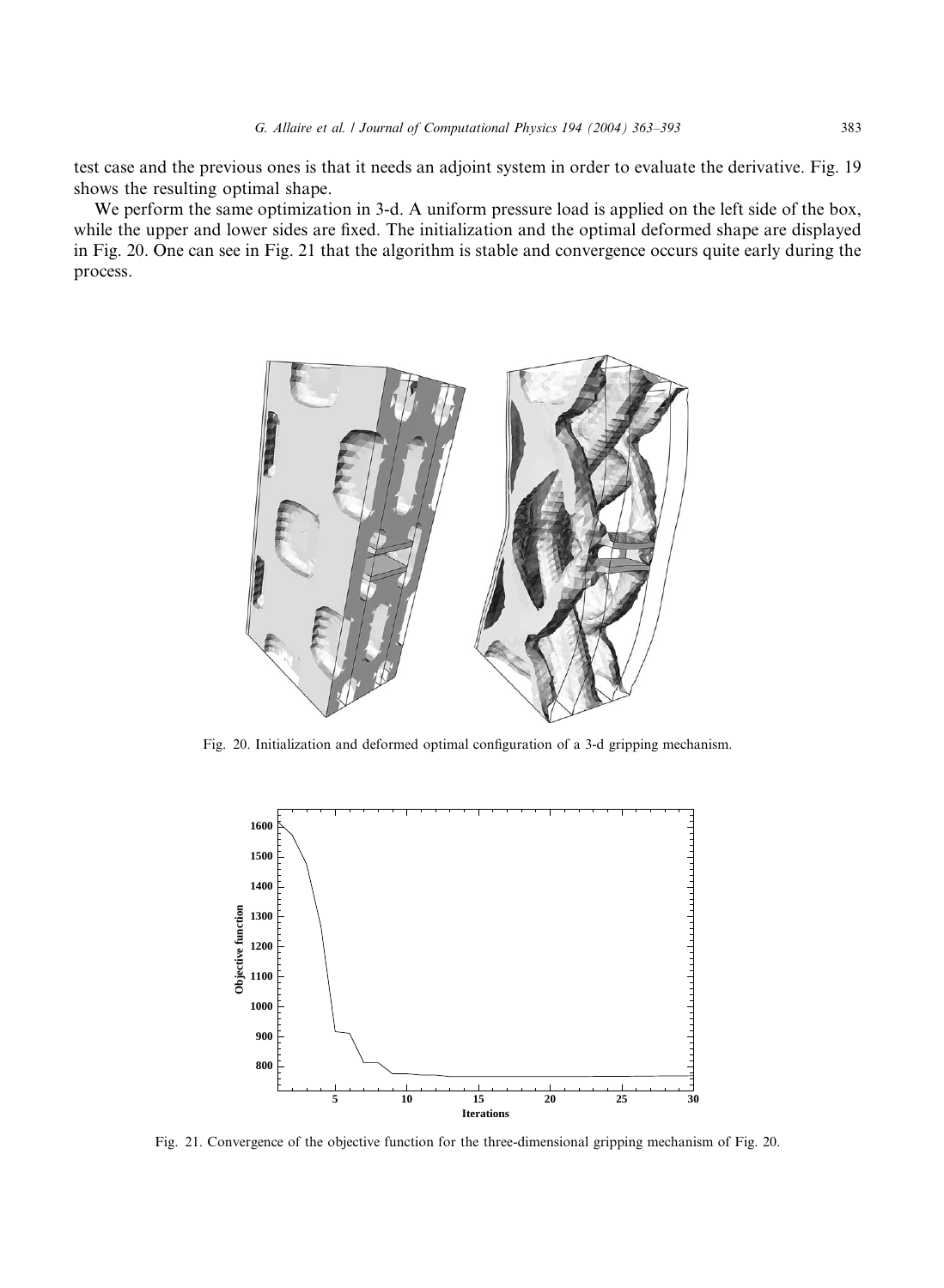# 7. Application to design-dependent loads

Until now and in the whole Section 6 we neglected the body forces f and the surface loads g were applied on a fixed part of the shape boundary  $\partial D_N$ . In such a case the elasticity system was simply (20). We now explain how to generalize it for more complicated loadings, including design-dependent loads as discussed for example in [12].

In the case of body forces f, it suffices to extend them by 0 in  $D \setminus \Omega$ . This is easily done by multiplying f by the characteristic function  $\gamma$  defined in terms of the level-set function  $\psi$  by

$$
\chi(x) = \begin{cases} 0 & \text{if } \psi(x) > 0, \\ 1 & \text{if } \psi(x) < 0. \end{cases}
$$

Since our code discretizes the body forces as piecewise constants in each cell, the characteristic function  $\gamma$  is also constant in each cell. In the cells cut by the zero level-set we use the same interpolation procedure as that used for the density  $\rho$  defined in (18).

Surface loads g which are applied on the moving shape boundary  $\Gamma_0$  (see (19) for this notation) are called design-dependent since they depend on the position of the shape (recall that g is defined a priori everywhere in D). Numerically, we shall replace these surface loads by equivalent volume forces using the fact that, in the variational formulation of (2), they appear as

$$
\int_{\Gamma_0} g \cdot u \, \mathrm{d} s = \int_{\mathcal{D}} \delta_{\Gamma_0} g \cdot u \, \mathrm{d} x,
$$

where  $\delta_{\Gamma_0}(x)$  is the Dirac mass function concentrated on  $\Gamma_0$ . Since

$$
\nabla(\text{sign}(\psi)) = 2\delta_{\Gamma_0} n,\tag{26}
$$

we have

$$
\frac{1}{2}|\nabla(\text{sign}(\psi))|=\delta_{\Gamma_0}.
$$

Introducing the following approximation of the sign function

$$
s(x) = \frac{\psi(x)}{\sqrt{\psi(x)^2 + \epsilon^2}},
$$

where  $\epsilon > 0$  is a small parameter chosen to regularize the jump over a few mesh elements. In all our computations,  $\epsilon$  is equal to  $h/20$  where h is the typical element size. This value spreads the jump in the sign function over 2 cells in average. It allows classically to define an approximation  $d(x)$  of the Dirac function  $\delta_{\Gamma_0}$ 

$$
d(x) = \frac{1}{2} |\nabla s(x)|.
$$

Finally, recalling definition (18) of the mixture  $A^*$  of the true and ersatz materials, the elasticity equations in the working domain  $D$  are given by

$$
\begin{cases}\n-\text{div}(A^*e(u)) = \chi f + dg & \text{in } D, \\
u = 0 & \text{on } \partial D_D, \\
(A^*e(u))n = g & \text{on } \partial D_N, \\
(A^*e(u))n = 0 & \text{on } \partial D_0.\n\end{cases}
$$
\n(27)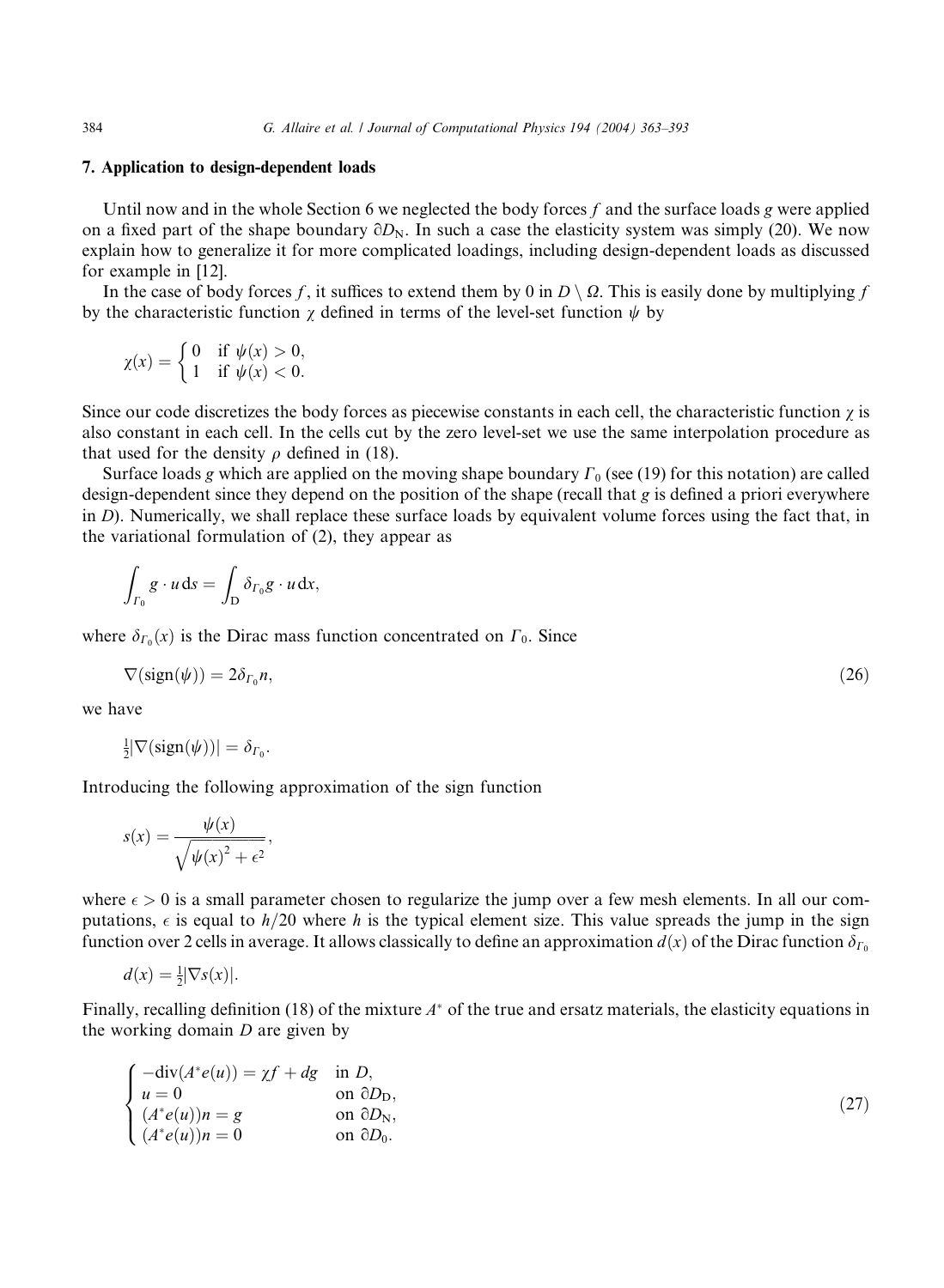As an example we computed the optimal shape of a vertical mast submitted to a uniform horizontal surface load  $g = (1, 0, 0)$ . This is a reinforcement problem for a column which is not subject to optimization. The objective function is the compliance

$$
J(\Omega) = \int_{\Gamma_0} g \cdot u \, \mathrm{d} s + \ell \int_{\Omega} \mathrm{d} x,
$$

with  $\ell = 100$ . The size of the working domain D is  $4 \times 1 \times 4$ . The bottom of the box is fixed, i.e. equal to  $\partial D_{\rm D}$ , the other sides are free, i.e. equal to  $\partial D_0$ , and  $\partial D_{\rm N} = \emptyset$ . In truth we applied g only where its scalar product with the exterior normal  $n$  is negative: this is a very crude model of the effect of the wind. The resulting optimal shape can be seen in Fig. 22.

Another type of design-dependent loads is the case of a pressure load  $p_0n$  where  $p_0$  is a given pressure distribution. In other words, we now consider the elasticity system (14). Note that this load depends on the normal to the boundary and therefore, if two different configurations of the free boundary  $\Gamma_0$  pass through the same point, the loads at this point may be different for each configuration according to the orientation of  $\Gamma_0$ . Once again, the surface loads give the following contribution in the variational formulation

$$
\int_{\Gamma_0} p_0 n \cdot u \, \mathrm{d} s = \int_{\mathcal{D}} p_0 \delta_{\Gamma_0} n \cdot u \, \mathrm{d} x,
$$

and from (26) we define an approximation of the function  $(\delta_{\Gamma_0} n)$  by

 $\frac{1}{2}\nabla s.$ 



Fig. 22. Vertical mast reinforced to support a uniform horizontal load (from the left) modeling the effects of the wind.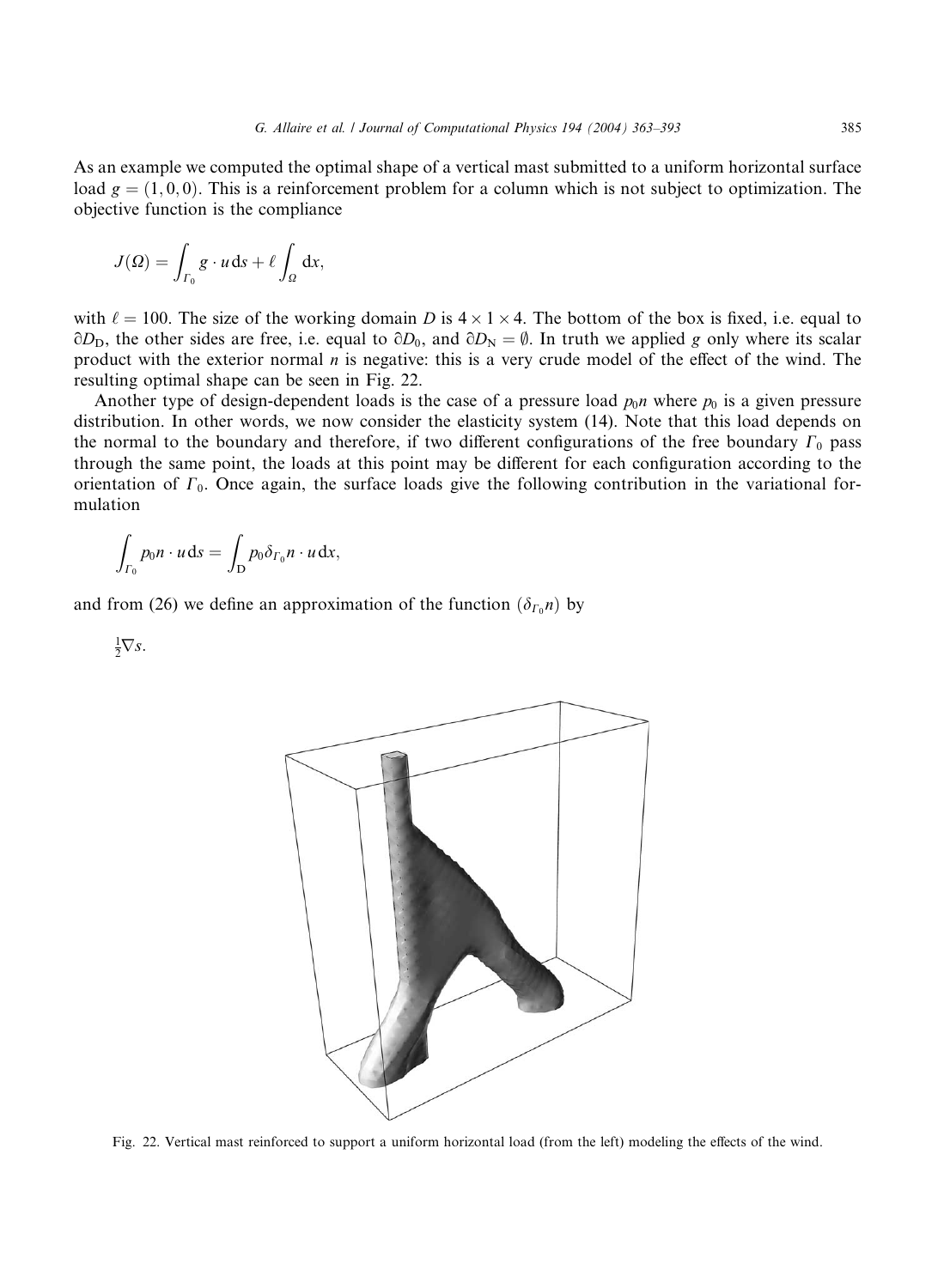

Fig. 23. Optimal shape under a uniform pressure load with two anchor points (left). Applied forces on a zoomed area of the same structure (right).



Fig. 24. Optimal shape under a uniform pressure load with five anchor points and a vertical force at center.

We therefore replace the surface pressure load by the approximate volume force  $\frac{p_0}{2} \nabla s$  which is zero in the whole domain D except in a neighborhood of  $\Gamma_0$ . One can see on the 2-d example of Fig. 23 that the approximate volume force is really close to a surface pressure load.

The objective function is again the compliance

$$
J(\Omega) = \int_{\Gamma_0} p_0 n \cdot u \, ds + \ell \int_{\Omega} dx,
$$

with  $\ell = 100$ . Its shape derivative is computed by Corollary 9. The size of the working domain D is  $4 \times 4 \times 1$ . In 3-d we impose five fixed (anchor) points on the bottom of the domain and a uniform pressure load  $p_0 = -1$  on the free boundary  $\Gamma_0$ . If there is an additional unit vertical load in the middle of the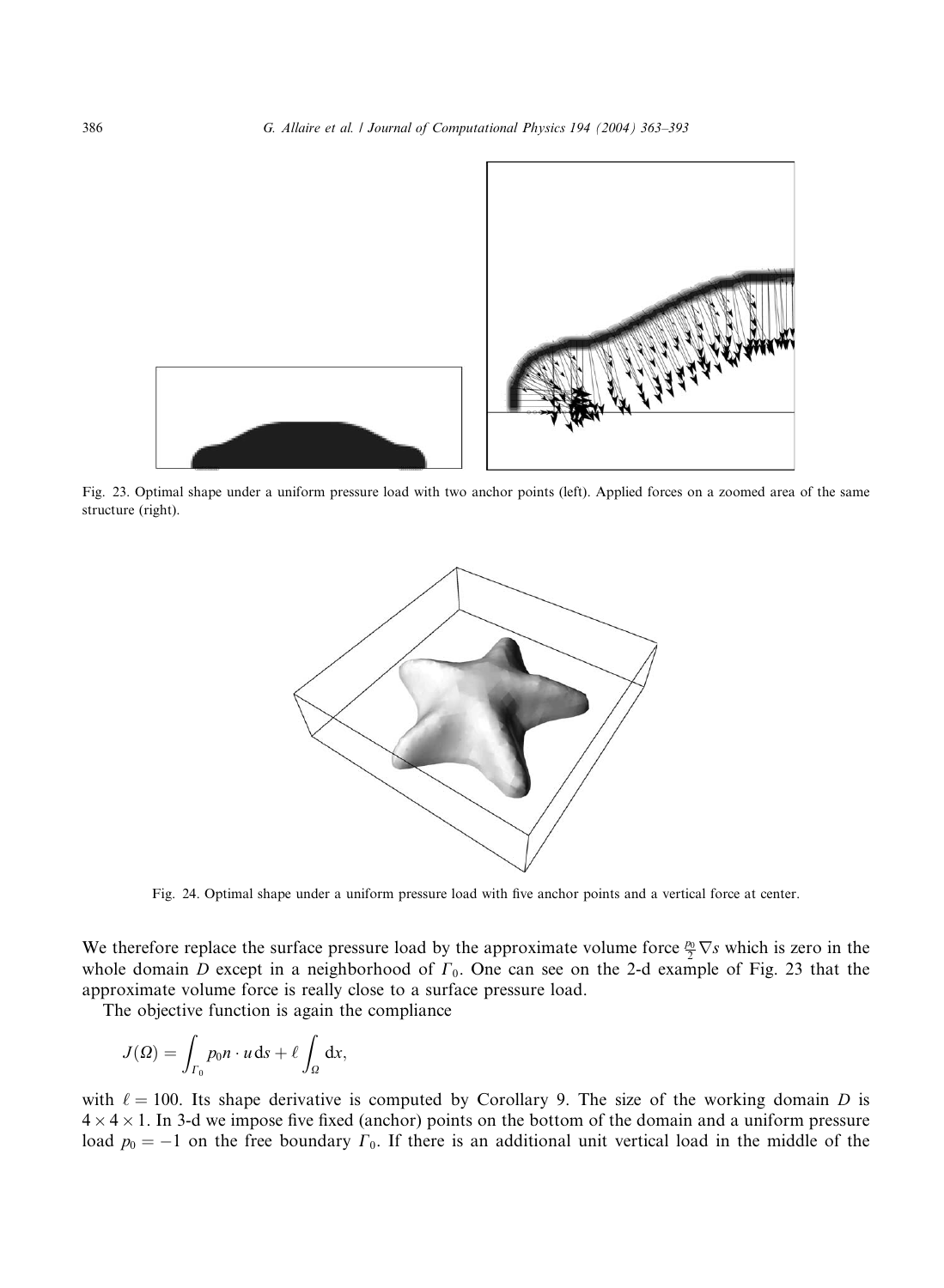

Fig. 25. Two views of the optimal shape under a uniform pressure load with five anchor points.

bottom side we obtain a nice starfish as can be seen of Fig. 24. Without this vertical load, we obtain a more complex topology as can be checked in Fig. 25. Remark that the initialization in both cases was a convex domain and that the level-set algorithm was able to create holes in the case of Fig. 25.

#### 8. Generalization to nonlinear elasticity

#### 8.1. Model and shape derivative

In this section we consider a nonlinear hyperelastic model [20]. If  $u$  is the displacement field,  $F = (I + \nabla u)$  denotes the deformation gradient and the boundary value problem writes in the reference configuration  $\Omega$  (i.e. the undeformed configuration):

$$
\begin{cases}\n-\text{div}(T(F)) = f & \text{in } \Omega, \\
u = 0 & \text{on } \Gamma_{\text{D}}, \\
T(F)n = g & \text{on } \Gamma_{\text{N}}.\n\end{cases}
$$
\n(28)

For the sake of simplicity, the volume forces f and the surface loads g are supposed to be dead loads, i.e. independent of the displacement  $u$ .

If the material is hyperelastic, the first Piola–Kirchhoff stress tensor T derives from a potential  $W(F)$ (supposed smooth enough) called stored energy function

$$
T_{ij} = \frac{\partial W(F)}{\partial F_{ij}}, \quad i, j \in \{1, \ldots, d\},\
$$

and for any deformation tensor F, the elasticity tensor  $\mathcal{A}(u)$  (which is the tangential operator around F) is defined by

$$
\mathscr{A}_{ijkl}(u) = \frac{\partial T_{ij}(F)}{\partial F_{kl}} = \frac{\partial^2 W(F)}{\partial F_{ij} \partial F_{kl}}.
$$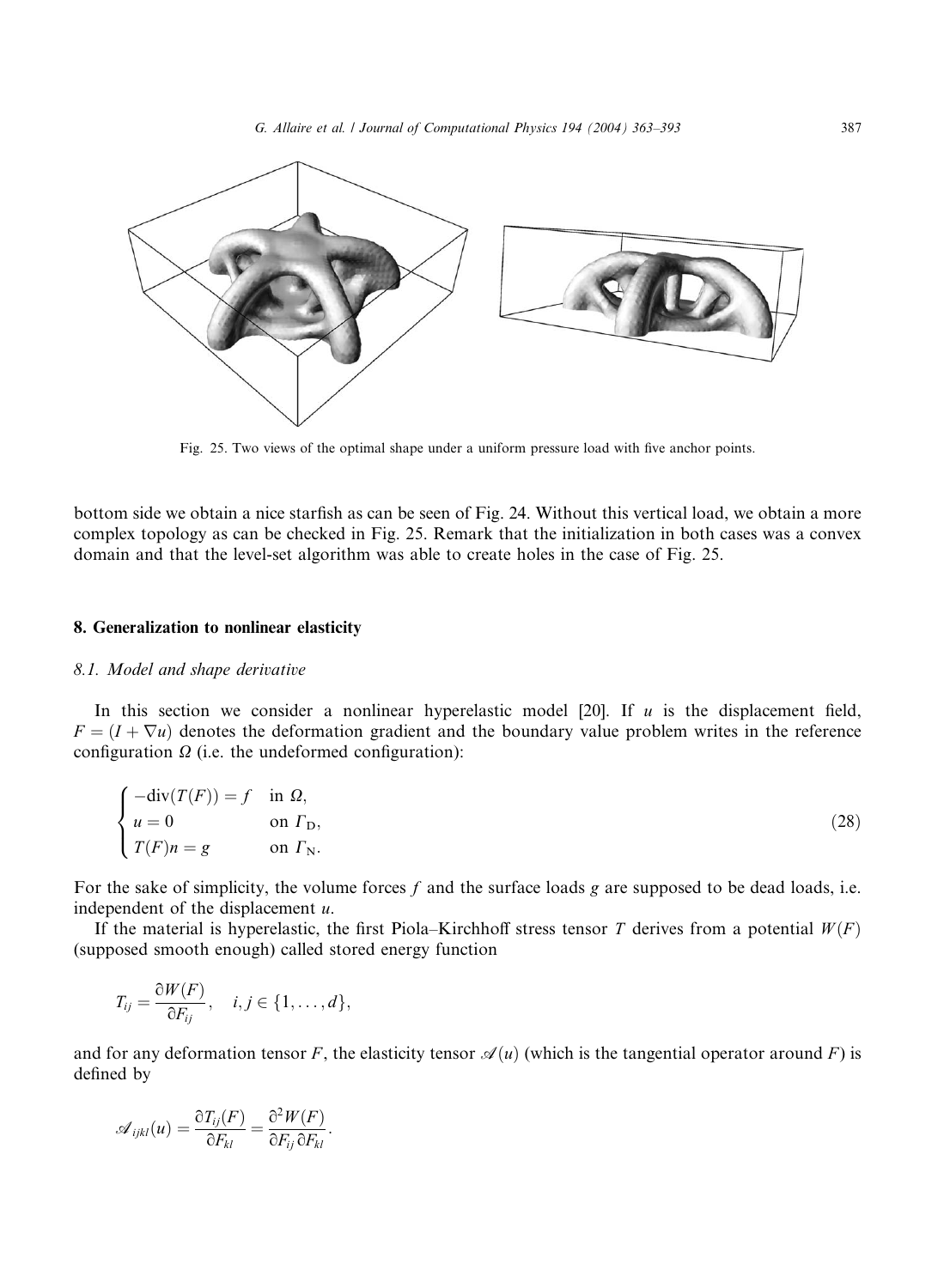The variational formulation of (28) is

$$
\int_{\Omega} T(F) \cdot \nabla v \, dx - \int_{\Omega} f \cdot v \, dx - \int_{\Gamma_{\mathcal{N}}} g \cdot v \, ds = 0 \quad \forall v \in H^{1}(\Omega)^{d}, \ v = 0 \quad \text{on } \Gamma_{\mathcal{D}},
$$

and it is formally equivalent to a stationarity condition on the energy

$$
I(u) = \int_{\Omega} W(I + \nabla u) dx - \int_{\Omega} f \cdot u dx - \int_{\Gamma_{\rm N}} g \cdot u ds.
$$

Remark 14. The minimization problem

 $\min I(v)$ 

has a solution if W satisfies some convexity, growth and regularity conditions  $[8]$ , but the question of existence of solutions to the boundary value problem (28) is still open.

We give a variant of Theorem 7 for nonlinear elasticity and for the following objective function

$$
J(\Omega) = \int_{\Omega} j(x, u(x)) \mathrm{d}x + \int_{\partial \Omega} l(x, u(x)) \mathrm{d}s,\tag{29}
$$

where *j* and *l* are smooth functions satisfying suitable growth conditions (so that  $J(\Omega)$ , as well as the adjoint problem (30), make sense). In order to avoid unnecessary technical complications, we assume enough smoothness of the data and existence and uniqueness of solutions in simple functional spaces.

**Theorem 15.** Let  $\Omega$  be a smooth bounded open set and  $\theta \in W^{1,\infty}(\mathbb{R}^d;\mathbb{R}^d)$ . Assume that the data f and g are smooth  $(f \in H^1(\Omega)^d$ ,  $g \in H^2(\Omega)^d$ ) and that there exists a unique smooth solution  $u \in H^2(\Omega)^d$  of (28). Assume also that there exists a unique smooth solution  $p \in H^2(\Omega)^d$  of the following (linear) adjoint problem

$$
\begin{cases}\n-\text{div}(\mathscr{A}(u)\nabla p) = -j'(u) & \text{in } \Omega, \\
p = 0 & \text{on } \Gamma_{\text{D}}, \\
(\mathscr{A}(u)\nabla p)n = -l'(u) & \text{on } \Gamma_{\text{N}}.\n\end{cases}
$$
\n(30)

Assuming that  $\mathcal{A}(u)$  and  $\mathcal{A}(p)$  are coercive, the shape derivative of (29) is

$$
J'(\Omega)(\theta) = \int_{\partial\Omega} \theta \cdot n(j(u) + T(I + \nabla u) \cdot \nabla p - p \cdot f) ds + \int_{\partial\Omega} \theta \cdot n \left( \frac{\partial l(u)}{\partial n} + Hl(u) \right) ds - \int_{\Gamma_N} \theta \cdot n \left( \frac{\partial (g \cdot p)}{\partial n} + Hg \cdot p \right) ds - \int_{\Gamma_D} \theta \cdot n \left( \frac{\partial h}{\partial n} \right) ds,
$$
(31)

where  $h = u \cdot T(I + \nabla p)n + p \cdot T(I + \nabla u)n$ .

**Remark 16.** In a nonlinear setting, the compliance is obtained by taking  $j(x, u) = f \cdot u$  and  $l(x, u) = g \cdot u$  in (29). In such a case, the adjoint state p is different from  $(-u)$ .

**Remark 17.** The adjoint problem (30) is linear. The elasticity tensor  $\mathcal{A}(u)$  involved is the tangential operator around the solution  $u$ . If the numerical method used to solve the problem  $(28)$  is Newton-like, this elasticity tensor has to be computed during the resolution of (28). Furthermore, if the linear systems are solved by a direct solver (Cholesky factorization), then the additional cost of the adjoint problem is very small since the rigidity matrix has already being factorized during the resolution of the direct problem.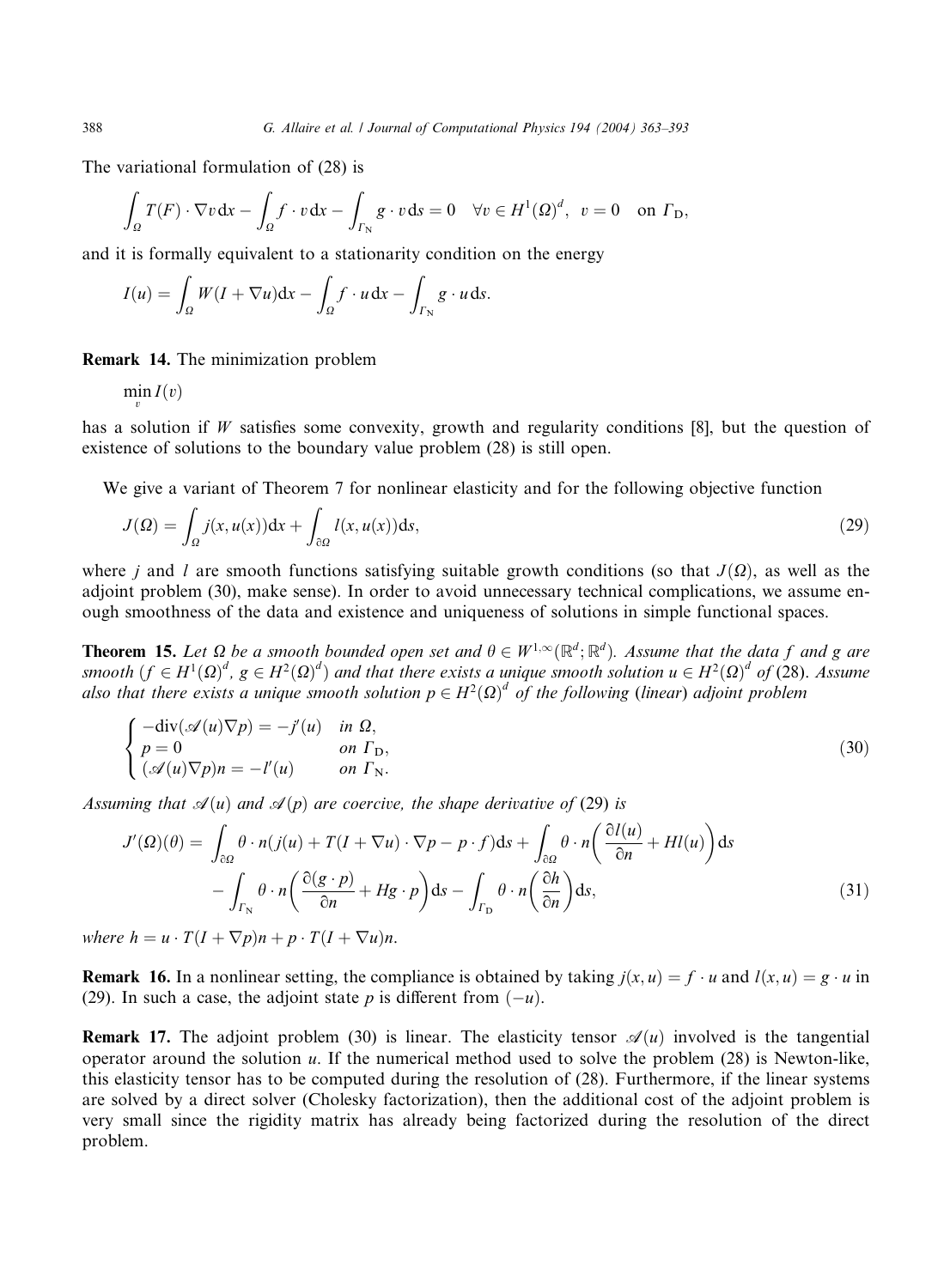**Remark 18.** Usually the stored elastic energy  $W(F)$  is strongly convex near the identity, so that  $\mathcal{A}(u)$  is coercive if u is close to 0 (and thus, automatically, there exists a unique solution  $p$  to the adjoint problem). Such a condition is met if, for example, the applied loads f and g are sufficiently small. Furthermore, if  $j'(0) = 0$  and  $l'(0) = 0$ , then u small implies that p is also small and thus  $\mathcal{A}(p)$  is coercive.

Proof. The (formal) proof is very similar to that of Theorem 7. We introduce the Lagrangian defined for  $(v,q) \in (H^1(\mathbb{R}^d;\mathbb{R}^d))^{\Sigma}$  by

$$
\mathcal{L}(\Omega, v, q) = \int_{\Omega} j(v) dx + \int_{\partial \Omega} l(v) ds + \int_{\Omega} T(I + \nabla v) \cdot \nabla q dx - \int_{\Omega} q \cdot f dx - \int_{\Gamma_{\mathcal{N}}} q \cdot g ds
$$

$$
- \int_{\Gamma_{\mathcal{D}}} (q \cdot T(I + \nabla v)n + v \cdot T(I + \nabla q)n) ds,
$$

and we investigate its stationarity conditions.

The partial derivative of  $\mathscr L$  with respect to q, in the direction  $\phi \in H^1(\mathbb R^d;\mathbb R^d)$ , after integration by parts, leads to

$$
\left\langle \frac{\partial \mathcal{L}}{\partial q}(\Omega, u, p), \phi \right\rangle = 0 = -\int_{\Omega} \phi \cdot (\text{div}(T(I + \nabla u)) + f) dx + \int_{\Gamma_{\mathcal{N}}} \phi \cdot ((T(I + \nabla u))n - g) ds - \int_{\Gamma_{\mathcal{D}}} u \cdot (\mathcal{A}(p)\nabla\phi)n ds.
$$

Taking first  $\phi$  with compact support in  $\Omega$  gives the state equation of (28). Then, varying the trace function  $\phi$ on  $\Gamma_N$  gives the Neumann boundary condition for u, while varying the corresponding normal stress  $(\mathcal{A}(p)\nabla\phi)n$  on  $\Gamma_D$  gives the Dirichlet boundary condition for u. (At this point we use the coercivity of  $\mathcal{A}(p)$ which is a sufficient condition for  $(\mathcal{A}(p)\nabla\phi)n$  to span a dense subset of  $L^2(\Gamma_D)^d$ .)

Then we differentiate  $\mathscr L$  with respect to v in the direction  $\phi \in H^1(\mathbb R^d;\mathbb R^d)$ . This yields after integration by parts

$$
\left\langle \frac{\partial \mathcal{L}}{\partial v}(\Omega, u, p), \phi \right\rangle = 0
$$
  
=  $\int_{\Omega} (j'(u) - \text{div}(\mathcal{A}(u)\nabla p)) \cdot \phi \,dx + \int_{\Gamma_N} \phi \cdot ((\mathcal{A}(u)\nabla p)n + l'(u)) ds$   
+  $\int_{\Gamma_D} (\phi \cdot (l'(u) + \mathcal{A}(u)\nabla pn - T(I + \nabla p)n) - p \cdot (\mathcal{A}(u)\nabla \phi)n) ds.$ 

Taking first  $\phi$  with compact support in  $\Omega$  gives the adjoint state equation

$$
-div(\mathscr{A}(u)\nabla p) = -j'(u) \text{ in } \Omega,
$$

varying the trace of  $\phi$  on  $\Gamma_N$  yields the Neumann boundary condition

$$
(\mathscr{A}(u)\nabla p)n = -l'(u) \quad \text{on } \Gamma_N,
$$

then varying the normal stress  $\left(\mathcal{A}(u)\nabla\phi\right)n$  with  $\phi = 0$  on  $\Gamma_{\text{D}}$  gives

$$
p=0 \quad \text{on } \Gamma_{\mathcal{D}}.
$$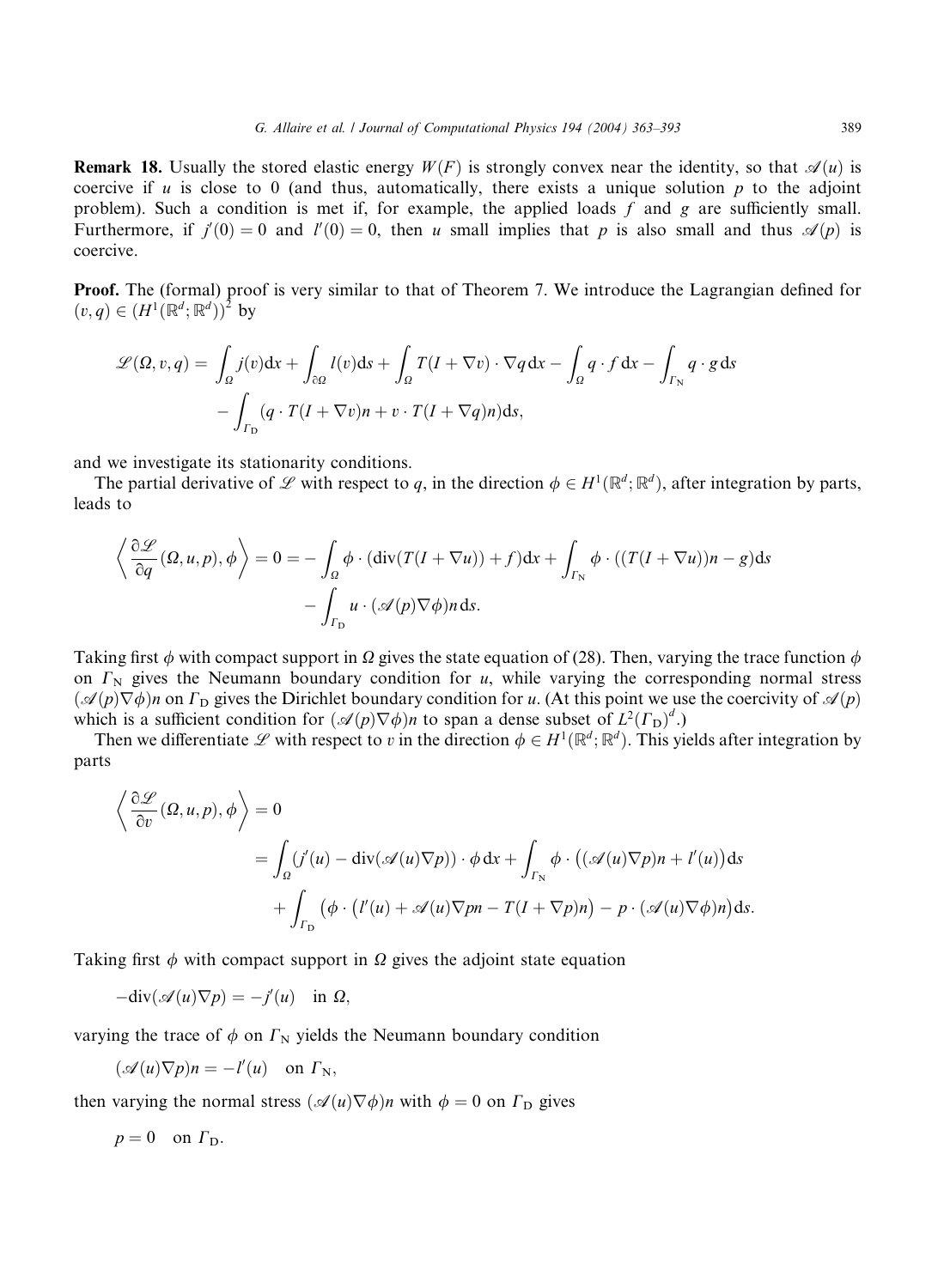Finally, just like in the linear case, we have

$$
J'(\Omega)(\theta) = \frac{\partial \mathcal{L}}{\partial \Omega}(\Omega, u, p)(\theta),
$$

and the claimed expression of  $J'(\Omega)(\theta)$  is obtained by applying Lemma 4 and 5 and remarking that  $h = 0$ on  $\Gamma_{\text{D}}$ .  $\Box$ 

# 8.2. A numerical example

We come back to the medium cantilever problem described at the beginning of Section 6. The working domain is a rectangle of size  $2 \times 1$  discretized with a rectangular  $160 \times 80$  mesh, with zero displacement boundary condition on the left side and a downward vertical point load at the middle of the right side. The initialization is that of Fig. 1 (middle). We use a Saint Venant–Kirchhoff material [20] with a Young modulus equal to 1000 and a Poisson's coefficient equal to 0.3. This constitutive law is characterized by the following relations:

$$
F = I + \nabla u, \quad E = \frac{1}{2}(F^T F - I),
$$

 $\Sigma = \lambda Tr(E)I + 2\mu E,$ 

$$
T(F) = F\Sigma.
$$

This constitutive law does not satisfy any type of convexity (see Remark 14) so it is not clear that the elasticity Eq. (28) are well posed. Nevertheless, we follow the usual practice in structural optimization [13] and adopt this Saint Venant–Kirchhoff law. The intensity of the force is now varying between 1 and 3, while the Lagrange multiplier for the weight constraint is adjusted to maintain a given global material proportion of 40% of the total volume. We first perform 10 iterations in the setting of linear elasticity to get a rough



Fig. 26. Optimal shape of a cantilever in nonlinear elasticity for different intensities of the force compared to the optimal shape in linear elasticity. Fine mesh (160  $\times$  80), initialized as in Fig. 1 (middle).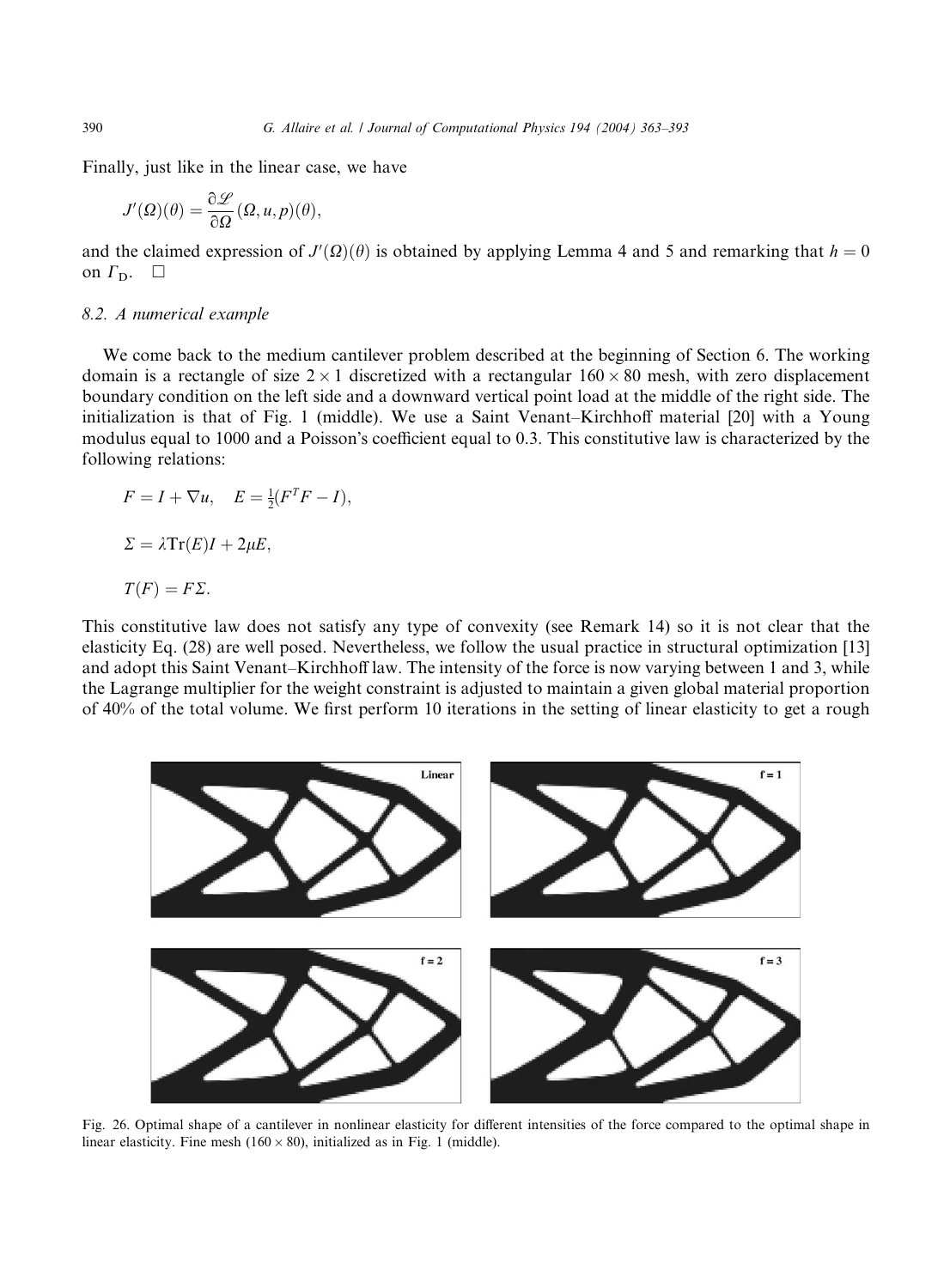

Fig. 27. Deformed configuration for the optimal cantilever in nonlinear elasticity: the intensity of the force is 3 and the maximum displacement norm is equal to 0.4 ( $2 \times 1$  domain).

approximation of the shape, and then 100 in nonlinear elasticity. The resulting optimal shape in Fig. 26 displays thicker bars under compression than under traction as it should be, the disymmetry being amplified by the intensity of the force (Fig. 27).

# 9. Conclusion

We have proposed a method for shape and topology optimization in two and three space dimensions which has the following advantages:

- 1. it allows for drastic topology changes during the optimization process;
- 2. its cost is moderate in terms of CPU time since this is an Eulerian shape capturing method;
- 3. it can handle very general objective functions and mechanical models, including nonlinear elasticity and design-dependent loads;
- 4. with a good initialization it is as efficient as the homogenization method (when the latter one is available).

However, unlike the homogenization method [1,9,19], it is not a relaxation method, which means that local minima have not been fully eliminated in favor of global minima. It is clear from the numerical examples that there still exist local (and non-global) minima to which the method may converge if the initialization is too far from a global minimum. In practice, this level-set method behaves differently in 2-d and 3-d. In 2-d the method works as if it can reduce the topology (i.e. the number of holes) but it cannot create new holes since there is no nucleation mechanism in our algorithm. Therefore, one must be careful in the choice of the initialization that should contain a large number of holes if one seek a non-trivial topology. In 3-d, there are less topological restrictions and the algorithm can easily create holes or non-simply connected shapes even if the initial guess is convex. The mechanism of 3-d topology changes is the possible crossing of two separate zero level-set surfaces without breaking the connectivity of the shape or of the void. Frequently the final shape has a much more complex topology than the initial shape. Nevertheless, different initializations can still drive the algorithm to different optimal shapes in 3-d.

The problem of choosing an adequate initialization can be managed in two ways, at least. First, one can run the homogenization method on a simplified problem (say, linear elasticity with compliance objective function) as a pre-processor in order to find a correct initial topology. Second, one can couple our method with the so-called bubble method, or topological derivative, proposed by [21,22,32], which is precisely a criteria for hole nucleation.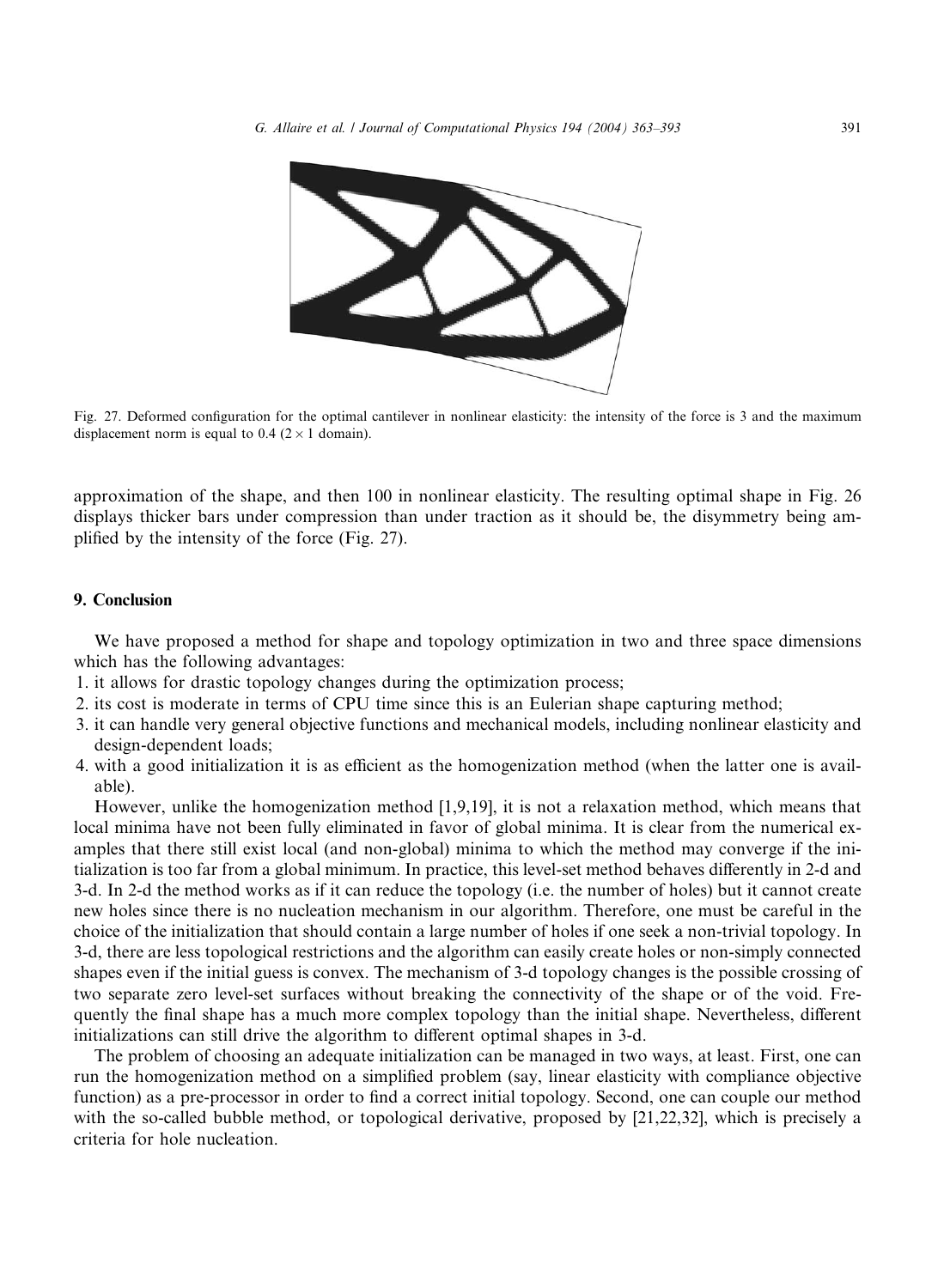As any shape-capturing algorithm our level-set method cannot attain high precision for the shape boundary. This is not a problem for topology optimization since these methods are usually post-processed by a classical shape optimization method based on mesh deformation. Finally, the present level-set method of shape and topology optimization can easily (in principle) be extended to multi-physics applications.

#### References

- [1] G. Allaire, Shape Optimization by the Homogenization Method, Springer Verlag, New York, 2001.
- [2] G. Allaire, E. Bonnetier, G. Francfort, F. Jouve, Shape optimization by the homogenization method, Nümerische Mathematik 76 (1997) 27–68.
- [3] G. Allaire, F. Jouve, Optimal design of micro-mechanisms by the homogenization method, Eur. J. Finite Elements 11 (2002) 405– 416.
- [4] G. Allaire, F. Jouve, A.-M. Toader, A level-set method for shape optimization, C.R. Acad. Sci. Paris, Serie I 334 (2002) 1125– 1130.
- [5] G. Allaire, R.V. Kohn, Optimal design for minimum weight and compliance in plane stress using extremal microstructures, Eur. J. Mech. A/Solids 12 (6) (1993) 839–878.
- [6] F. Almgren, J. Taylor, Optimal geometry in equilibrium and growth. Symposium in Honor of Benoit Mandelbrot (Curacao, 1995), Fractals 3 (1995) 713–723.
- [7] L. Ambrosio, G. Buttazzo, An optimal design problem with perimeter penalization, Calc. Var. 1 (1993) 55–69.
- [8] J.M. Ball, Convexity conditions and existence theorems in nonlinear elasticity, Arch. Rational Mech. Anal. 63 (1977) 337–403.
- [9] M. Bendsoe, Methods for Optimization of Structural Topology Shape, and Material, Springer Verlag, New York, 1995.
- [10] M. Bendsoe, N. Kikuchi, Generating optimal topologies in structural design using a homogenization method, Comp. Meth. Appl. Mech. Eng. 71 (1988) 197–224.
- [11] M. Bendsoe, O. Sigmund, Topology Optimization. Theory, Methods, and Applications, Springer Verlag, New York, 2003.
- [12] B. Bourdin, A. Chambolle, Design-dependent loads in topology optimization, ESAIM Control Optim. Calc. Var. 9 (2003) 19–48.
- [13] T. Buhl, C. Pedersen, O. Sigmund, Stiffness design of geometrically nonlinear structures using topology optimization, Struct. Multidisciplinary Optim. 19 (2) (2000) 93–104.
- [14] M. Burger, A framework for the construction of level set methods for shape optimization and reconstruction, Interf. Free Boundaries 5 (2003) 301–329.
- [15] A. Chambolle, A density result in two-dimensional linearized elasticity and applications, Arch. Rational Mech. Anal. 167 (2003) 211–233.
- [16] A. Chambolle, C.J. Larsen,  $C^{\infty}$ -regularity of the free boundary for a two-dimensional optimal compliance problem, Calc. Var. Partial Diff. Eq., in press.
- [17] J. Cea, Conception optimale ou identification de formes, calcul rapide de la derivee directionnelle de la fonction cout, Math. ^ Model. Numer. Anal. 20 (3) (1986) 371–402.
- [18] D. Chenais, On the existence of a solution in a domain identification problem, J. Math. Anal. Appl. 52 (1975) 189–289.
- [19] A. Cherkaev, Variational Methods for Structural Optimization, Springer Verlag, New York, 2000.
- [20] P.G. Ciarlet, Mathematical Elasticity, Three-Dimensional Elasticity, vol. I, North-Holland, Amsterdam, 1988.
- [21] H. Eschenauer, A. Schumacher, Bubble method for topology and shape optimization of structures, Struct. Optim. 8 (1994) 42–51.
- [22] S. Garreau, P. Guillaume, M. Masmoudi, The topological asymptotic for PDE systems: the elasticity case, SIAM J. Control Optim. 39 (6) (2001) 1756–1778.
- [23] B. Mohammadi, O. Pironneau, Applied Shape Optimization for Fluids, Clarendon Press, Oxford, 2001.
- [24] F. Murat, S. Simon, Etudes de problèmes d'optimal design. Lecture Notes in Computer Science 41, Springer Verlag, Berlin, 1976, pp. 54–62.
- [25] S. Osher, F. Santosa, Level-set methods for optimization problems involving geometry and constraints: frequencies of a twodensity inhomogeneous drum, J. Comp. Phys. 171 (2001) 272–288.
- [26] S. Osher, J.A. Sethian, Front propagating with curvature dependent speed: algorithms based on Hamilton–Jacobi formulations, J. Comp. Phys. 78 (1988) 12–49.
- [27] O. Pironneau, Optimal Shape Design for Elliptic Systems, Springer-Verlag, New York, 1984.
- [28] J.A. Sethian, Level-Set Methods and Fast Marching Methods: Evolving Interfaces in Computational Geometry, Fluid Mechanics, Computer Vision and Materials Science, Cambridge University Press, Cambridge, MA, 1999.
- [29] J. Sethian, A. Wiegmann, Structural boundary design via level-set and immersed interface methods, J. Comp. Phys. 163 (2000) 489–528.
- [30] O. Sigmund, On the design of compliant mechanisms using topology optimization, Mech. Struct. Mach. 25 (1997) 493–524.